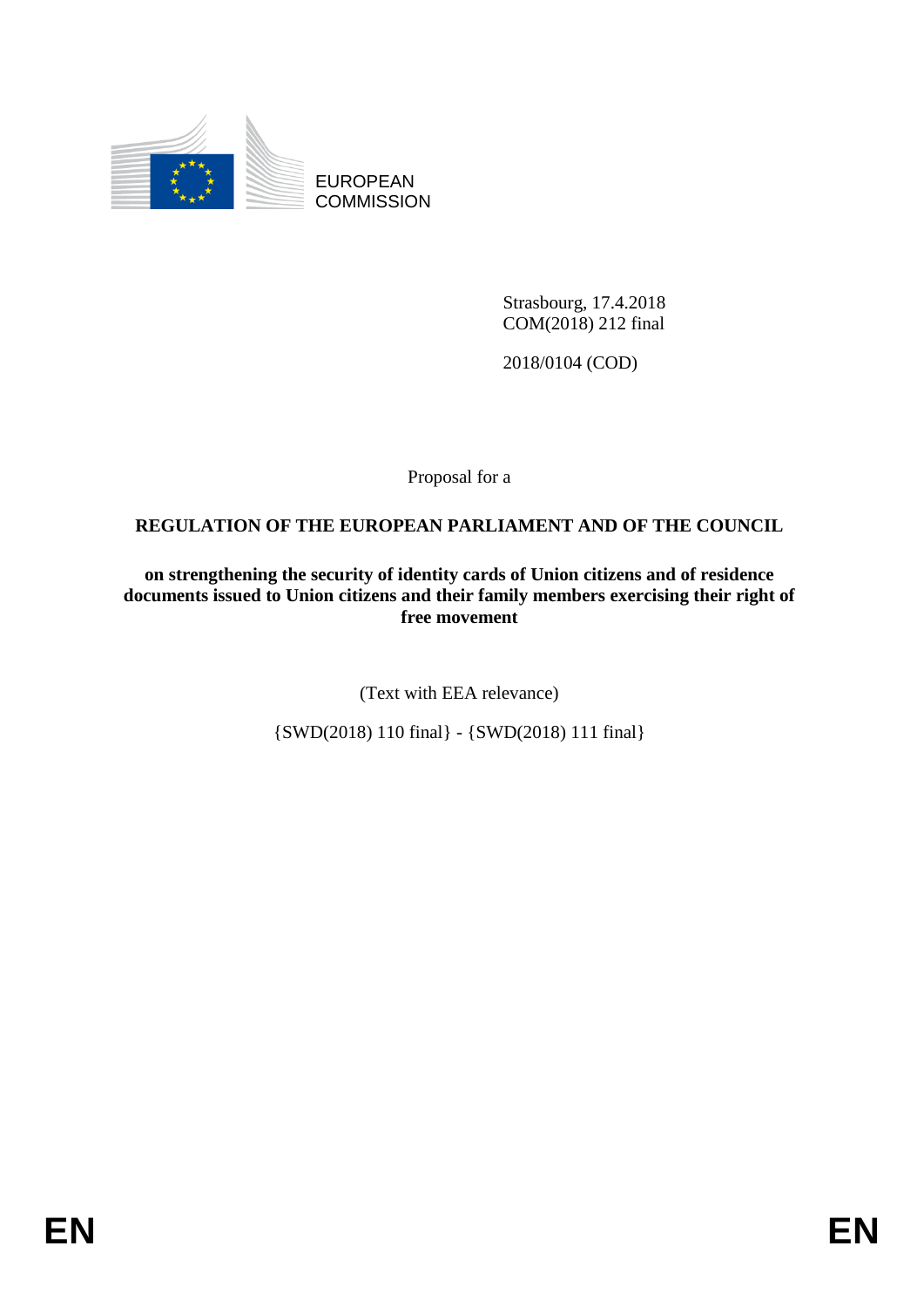## **EXPLANATORY MEMORANDUM**

## **1. CONTEXT OF THE PROPOSAL**

### **• Reasons for and objectives of the proposal**

Ensuring the security of travel and identity documents is a key element in the fight against terrorism and organised crime and building genuine Security Union. Many of the initiatives taken by the EU in recent years to enhance and reinforce external border management rely upon secure travel and identity documents. The recent amendment of the Schengen Borders Code<sup>1</sup> makes it obligatory to systematically check all persons and verify their travel documents, regardless of the holder's nationality, against the Schengen Information System (SIS) and the Interpol Stolen and Lost Travel Document (SLTD) database.

EU citizens are increasingly mobile. More than 15 million EU citizens reside in and more than 11 million work in a Member State other than their country of nationality.<sup>2</sup> Over a billion people travel every year within the EU or cross its external borders.<sup>3</sup>

This proposal for a Regulation is part of the Action Plan of December 2016 to strengthen the European response to travel document fraud, $4$  in which the Commission identified actions to address the issue of document security, including identity cards and residence documents, in the context of recent terrorist attacks in Europe. The objectives of that Action Plan were subsequently endorsed by Council Conclusions<sup>5</sup>, which followed on the Council's repeated calls to improve the security of identity and residence documents.<sup>6</sup>

Already in its 2016 Communication on 'Enhancing security in a world of mobility: improved information exchange in the fight against terrorism and stronger external borders', $\frac{7}{1}$  the Commission underlined the need for secure travel and identity documents wherever it is necessary to establish beyond doubt a person's identity, stressing that an improved approach would rely on robust systems to prevent abuses and the threats to internal security arising from failings in document security. Moreover, in the 2017 Citizenship report, the Commission committed to analysing policy options to improve the security of identity cards and residence documents.<sup>8</sup>

Of twenty-six EU Member States that issue identity cards to their nationals, identity card ownership is common and compulsory in 15 Member States.<sup>9</sup> In accordance with EU law on

 $\bar{1}$ Regulation (EU) 2017/458 of the European Parliament and of the Council of 15 March 2017 amending Regulation (EU) 2016/399 as regards the reinforcement of checks against relevant databases at external borders.  $\overline{2}$ 

<sup>2016</sup> Annual report on intra-EU labour mobility (2015 data).

<sup>&</sup>lt;sup>3</sup> Tables on cross-border trips of EU citizens 2015 (all reasons) - http://ec.europa.eu/eurostat/statisticsexplained/index.php/Tourism\_statistics.

 $^{4}$  COM(2016) 790 final.

<sup>5</sup> Council Conclusions on the Commission Action plan to strengthen the European response to travel document fraud adopted on 27 March 2017 [http://www.consilium.europa.eu/en/press/press](http://www.consilium.europa.eu/en/press/press-releases/2017/03/27/jha-travel-document-fraud)[releases/2017/03/27/jha-travel-document-fraud.](http://www.consilium.europa.eu/en/press/press-releases/2017/03/27/jha-travel-document-fraud)

<sup>&</sup>lt;sup>6</sup> Already in 2005, Member States unanimously adopted Council Conclusions on minimum standards relating to the security of issuing processes for Member States' identity cards (Council doc. 14390/05). This was followed by a Resolution in 2006 [http://register.consilium.europa.eu/doc/srv?l=EN&f=ST%2014938%202006%20INIT.](http://register.consilium.europa.eu/doc/srv?l=EN&f=ST%2014938%202006%20INIT)

 $\frac{7}{8}$  COM(2016) 602 final.

<sup>8</sup> Council Conclusion on the EU Citizenship Report 2017 adopted on 11 May 2017 [http://data.consilium.europa.eu/doc/document/ST-9080-2017-INIT/en/pdf.](http://data.consilium.europa.eu/doc/document/ST-9080-2017-INIT/en/pdf)

 $\overline{9}$ In addition in five other Member States citizens are obliged to hold a non-specific document for identification purposes. In practice this very frequently is an identity card.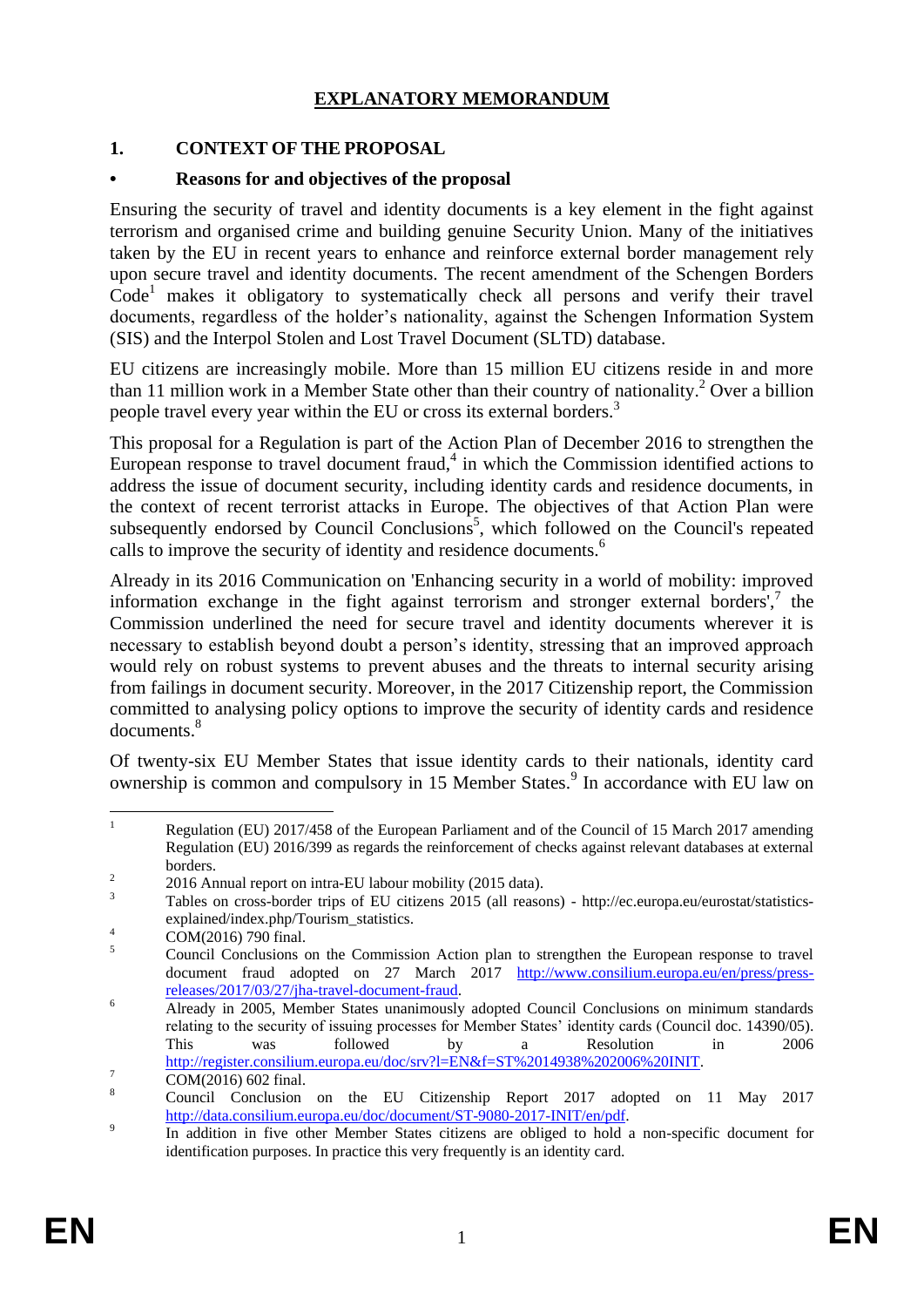free movement of persons (Directive  $2004/38/EC^{10}$ ), identity cards can be used by EU citizens as travel documents, both when travelling within the EU and also to enter the EU from non-EU countries, and they are indeed frequently used for travel. Moreover, Member States have agreements with a number of third countries allowing EU citizens to travel using their national identity cards. This also includes travelling to third countries to engage in terrorist activities and return to the EU.

Currently, security levels of national ID cards delivered by Member States and of residence documents for EU nationals residing in another Member State and their family members vary significantly, which increases the risk of falsification and document fraud as well as leading to practical difficulties for citizens when they seek to exercise their right of free movement.

EU citizens also use their identity cards to establish their identity in their daily life for public and private entities when exercising their right to reside in another EU country (mobile EU citizens).

In line with Directive 2004/38/EC, mobile citizens and their family members, who are not nationals of a Member State, also receive documents proving their residence in their host Member State. While these residence documents are not travel documents, residence cards for those family members of mobile EU citizens, who themselves are not nationals of a Member State, used together with a passport grant the holder the right to enter the EU without a visa when they accompany or join an EU citizen.

Forgery of documents or false representation of material facts concerning the conditions attached to the right of residence have been identified as the most relevant case of fraud in the context of the Directive,<sup>11</sup> which in turn enables fight against such fraud in its Article 35.

Against this background, it is crucial that the EU and especially the Member States intensify efforts to improve the security of documents issued to EU citizens and their third-country national family members. Enhanced document security is an important factor in improving the security within the EU and at its borders and in supporting the move towards an effective and genuine Security Union. The inclusion of biometric identifiers, and particularly the inclusion of fingerprints, renders documents more reliable and secure. In that context, it is of crucial importance to phase out documents with weak security features as quickly as possible.

The European Commission 2018 Work Programme includes the presentation of a legislative initiative (REFIT) to improve the security of identity cards and residence documents issued to EU citizens and their family members, who are not nationals of a Member State.<sup>12</sup> The aim is to enhance European security by closing security gaps resulting from insecure documents and to facilitate the exercise of EU free movement rights by mobile EU citizens and their family members by increasing the reliability and acceptance of their documents in cross-border situations.

 $10$ Directive 2004/38/EC of the European Parliament and of the Council of 29 April 2004 on the right of citizens of the Union and their family members to move and reside freely within the territory of Member States (OJ L 158, 30.4.2004, p. 77).

 $11$  COM (2009) 313 final.

<sup>12</sup> This topic was also discussed in the framework of the REFIT Platform (REFIT Platform Opinion on the submission by a citizen (LtL 242) on Identity and Travel Documents, 7 June 2017). The REFIT Platform encouraged the Commission to analyse the feasibility of harmonising identity and residence documents, or any of their key features, with a view to facilitating free movement and tackling the challenges faced by EU mobile citizens in their host countries.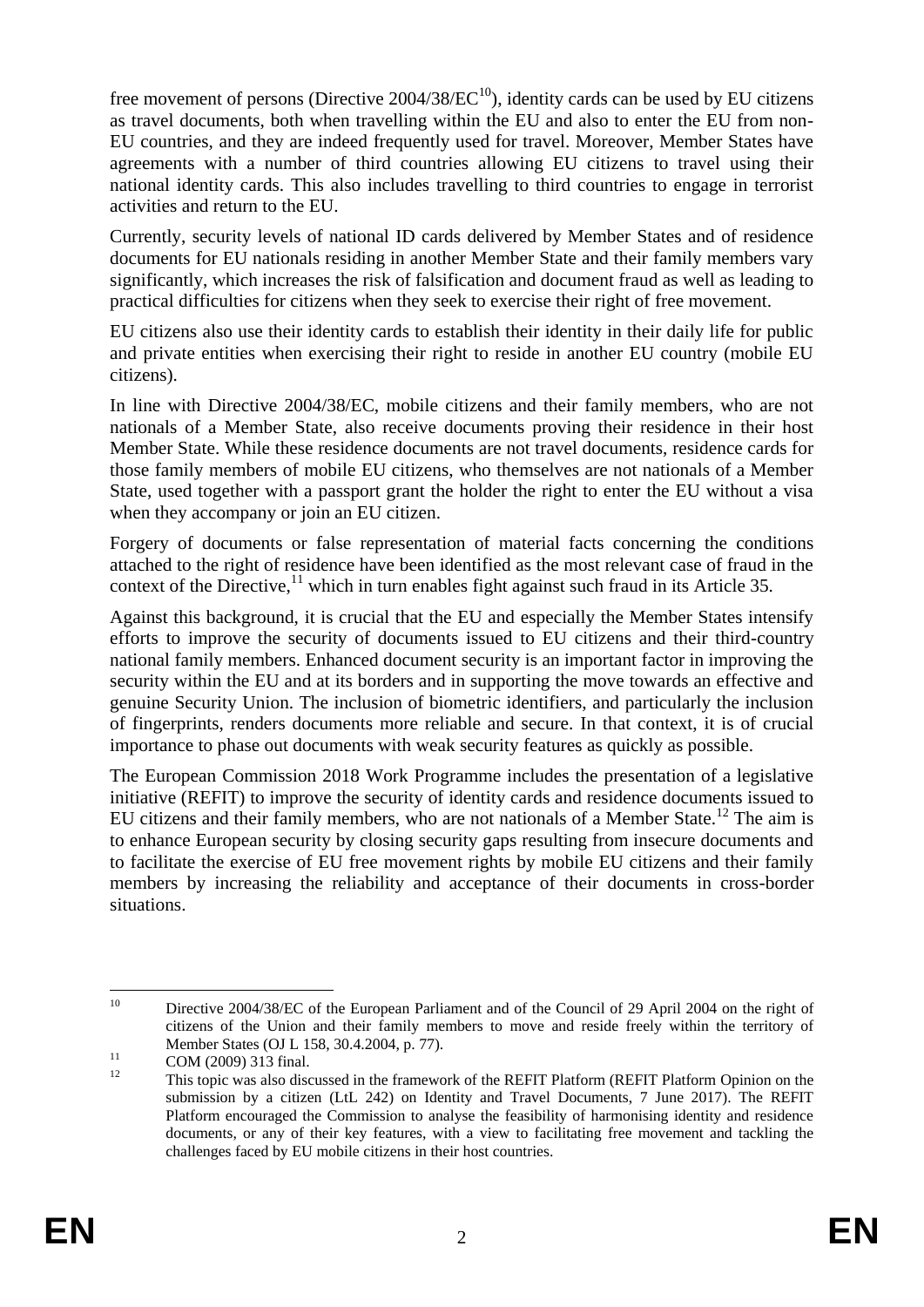## **• Consistency with existing policy provisions in the policy area**

The EU offers its citizens an area of freedom, security and justice without internal borders, in which the free movement of persons is ensured in conjunction with appropriate measures with respect to external border management, asylum, immigration and the prevention and combating of crime and terrorism. Europeans consider free movement to be a major achievement of European integration. It covers the right to enter and leave the territory of another Member State, and the right to stay and live there. Measures regarding free movement are inseparable from measures introduced to guarantee security within the European Union.

Many of the EU's security measures rely upon secure travel and identity documents – such as the systematic checks established by the Schengen Border  $Code<sup>13</sup>$  in the Schengen Information System. Enhancing the exchange of information through the interoperability of EU information systems for security, borders and migration management as recently proposed by the Commission<sup>14</sup>, will also depend on enhanced document security, including for conducting identity checks by competent authorities within the territory of EU Member States.

The Free Movement Directive (2004/38/EC) sets out the conditions for the exercise of the right of free movement and residence (both temporary and permanent) in the Union for EU citizens and their family members. This Directive provides that, in conjunction with a valid identity card or passport, EU citizens and their family members may enter and live in another Member State and apply for the appropriate residence documentation. The Directive, however, does not regulate the format and standards for identity cards to be used to enter or leave EU Member States. Similarly, it does not provide for specific standards for residence documents issued to EU citizens and their non-EU family members, apart from the title to be given to the latter ones, i.e. "Residence card of a family member of a Union citizen" (s*ee Article 10(1) of Directive 2004/38)*.

In recent years, EU standards have been introduced for several identity and travel documents used in Europe. EU law already provides for standards for security features and biometrics (facial image and fingerprints) in passports and travel documents issued by Member States<sup>15</sup> and for uniform formats for visas<sup>16</sup> and residence permits for third-country nationals.<sup>17</sup> These standards are also used for local border permits<sup>18</sup> and permits issued in the framework of the EU legislation in relation to legal migration. A new common design for residence permits for third-country nationals has recently been adopted with the aim of further improving the security features on these.<sup>19</sup> In the absence of harmonisation measures, Member States can

 $13$ Regulation (EU) 2017/458 of the European Parliament and of the Council of 15 March 2017 amending Regulation (EU) 2016/399 as regards the reinforcement of checks against relevant databases at external borders.

<sup>&</sup>lt;sup>14</sup> Proposal for a Regulation of the European Parliament and of the Council on establishing a framework for interoperability between EU information systems (police and judicial cooperation, asylum and migration), COM(2017) 794 final.

Proposal for a Regulation of the European Parliament and of the Council on establishing a framework for interoperability between EU information systems (borders and visa) and amending Council Decision 2004/512/EC, Regulation (EC) No 767/2008, Council Decision 2008/633/JHA, Regulation (EU) 2016/399 and Regulation (EU) 2017/2226

 $R_{\text{regulation}}$  (EC) No 2252/2004 (OJ L 385, 29.12.2004, p.1). UK and IE are not part of this measure.

<sup>&</sup>lt;sup>16</sup> Regulation (EC) No 1683/95 (OJ L 164, 14.7.1995, p.1).

 $^{17}$  Regulation (EC) No 1030/2002 (OJ L 157, 15.6.2002, p.1).

<sup>&</sup>lt;sup>18</sup> Regulation (EC) No 1931/2006 (OJ L 405, 30.12.2006, p. 1).

<sup>19</sup> Regulation (EU) 2017/1954 of the European Parliament and of the Council of 25 October 2017 amending Council Regulation (EC) No 1030/2002 laying down a uniform format for residence permits for third-country nationals.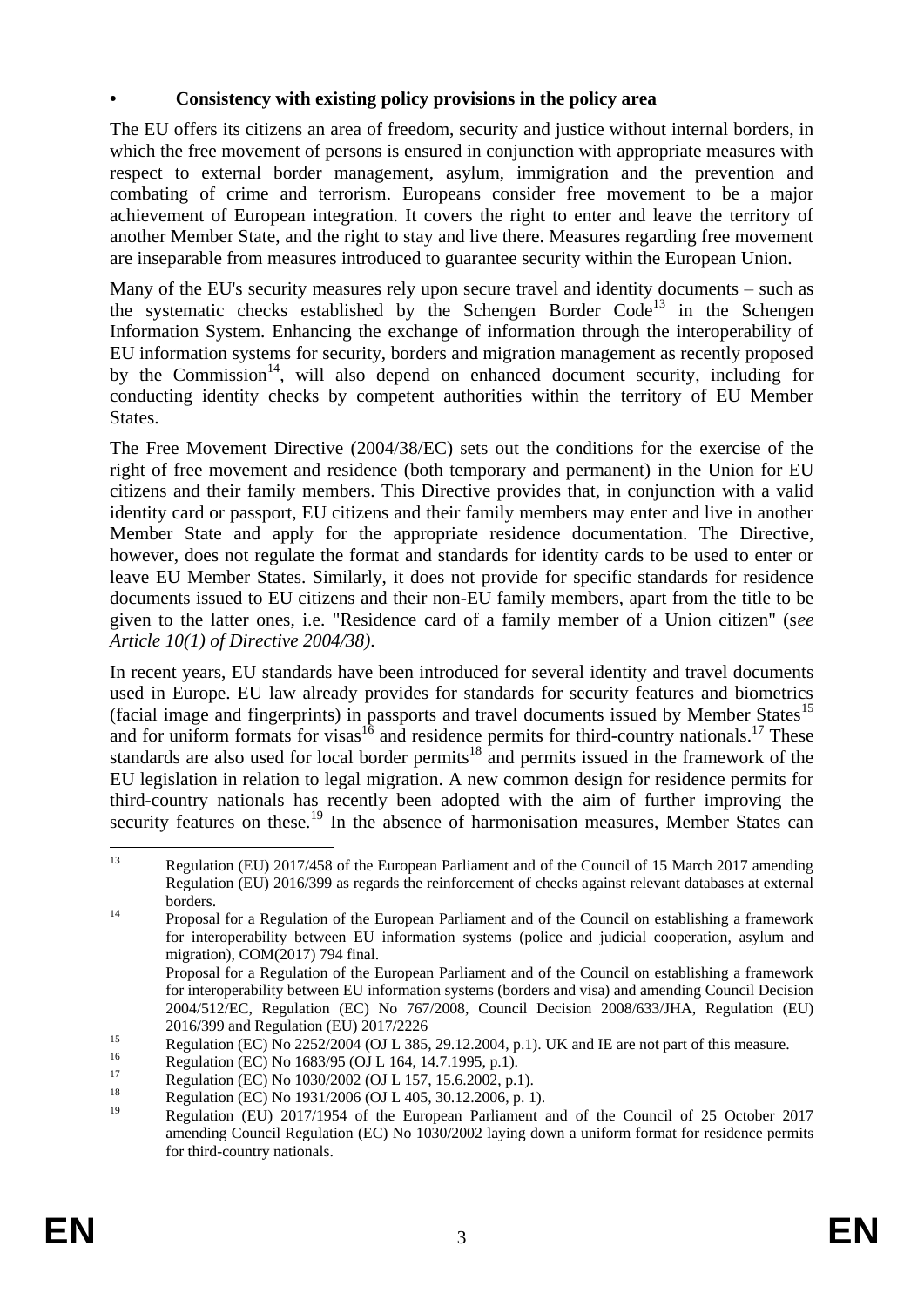choose their desired format for residence and permanent residence cards for third-country national family members of mobile EU citizens. In doing so, they can choose to follow the same "uniform format" as provided for in Council Regulation (EC) No 1030/2002 laying down a uniform format for residence permits for third-country nationals<sup>20</sup> amended as mentioned above in 2017, provided that their status of family members of a Union citizen is clearly indicated on the card and that confusion with residence permits which are the subject of Regulation  $1030/2022$  is avoided.<sup>21</sup> In 2008, Member States expressed their will to use the uniform format for this purpose in a Council statement, $^{22}$  and several Member States followed this – legally non-binding - commitment.

# **2. LEGAL BASIS, SUBSIDIARITY AND PROPORTIONALITY**

# **• Legal basis**

Article 21 TFEU confers on EU citizens the right to move and reside freely within the territory of EU Member States. Article 21 provides for the possibility for the Union to act and to adopt provisions with a view to facilitating the right to move and reside freely within the territory of the Member States if action to attain this objective is necessary to facilitate the exercise of this right. The ordinary legislative procedure applies.

The proposed Regulation aims to facilitate the exercise of the right to free movement of EU citizens in a secure environment, i.e. to facilitate their right to travel to and reside in any Member State with their national identity cards and to rely on these cards there as reliable proof of nationality, as well as their right to rely on the residence documentation issued to them as residents of a Member State other than their country of nationality.

The proposal will provide for more secure documents, through improved security features of national identity cards and residence documents, which will allow exercising free movement rights in a more secure environment. This will protect public authorities and EU citizens and their family members from crime, falsification and document fraud. Accordingly, this proposal contributes to improving the overall security within the EU.

Article 21(2) TFEU expressly provides a legal basis for measures to facilitate the exercise of free movement of EU citizens, including by reducing the risk of fraud in the form of forgery of documents and by ensuring the trust needed for free movement.

## **• Subsidiarity (for non-exclusive competence)**

The terrorist threat facing the European Union is transnational and cannot be tackled by individual Member States alone. Terrorists and serious criminals are active across borders, and, as underlined in the 2016 Action Plan, document fraud has become an enabler of their criminal activity. Secure identity cards and residence documents are essential elements to ensure the trust needed for free movement within an area of freedom and security.

In addition, the European Union is committed to facilitating the free movement of persons within an area of freedom, security and justice. To date, individual Member States have exercised their competences to implement national policies regarding identity and residence documents without necessarily taking into account the objective of facilitating free movement of persons or of improving security within the Union. Several measures have already been

 $20^{\circ}$ <sup>20</sup> Council Regulation (EC) No 1030/2002 of 13 June 2002 laying down a uniform format for residence permits for third-country nationals (OJ L 157 of 15.6.2002, p. 1).

<sup>&</sup>lt;sup>21</sup> As recognised in Article 5a of Council Regulation 1030/2002.

<sup>22</sup> Council Document of 11 June 2008 (13.06), PV/CONS 26 JAI 188, 8622/08 ADD 1.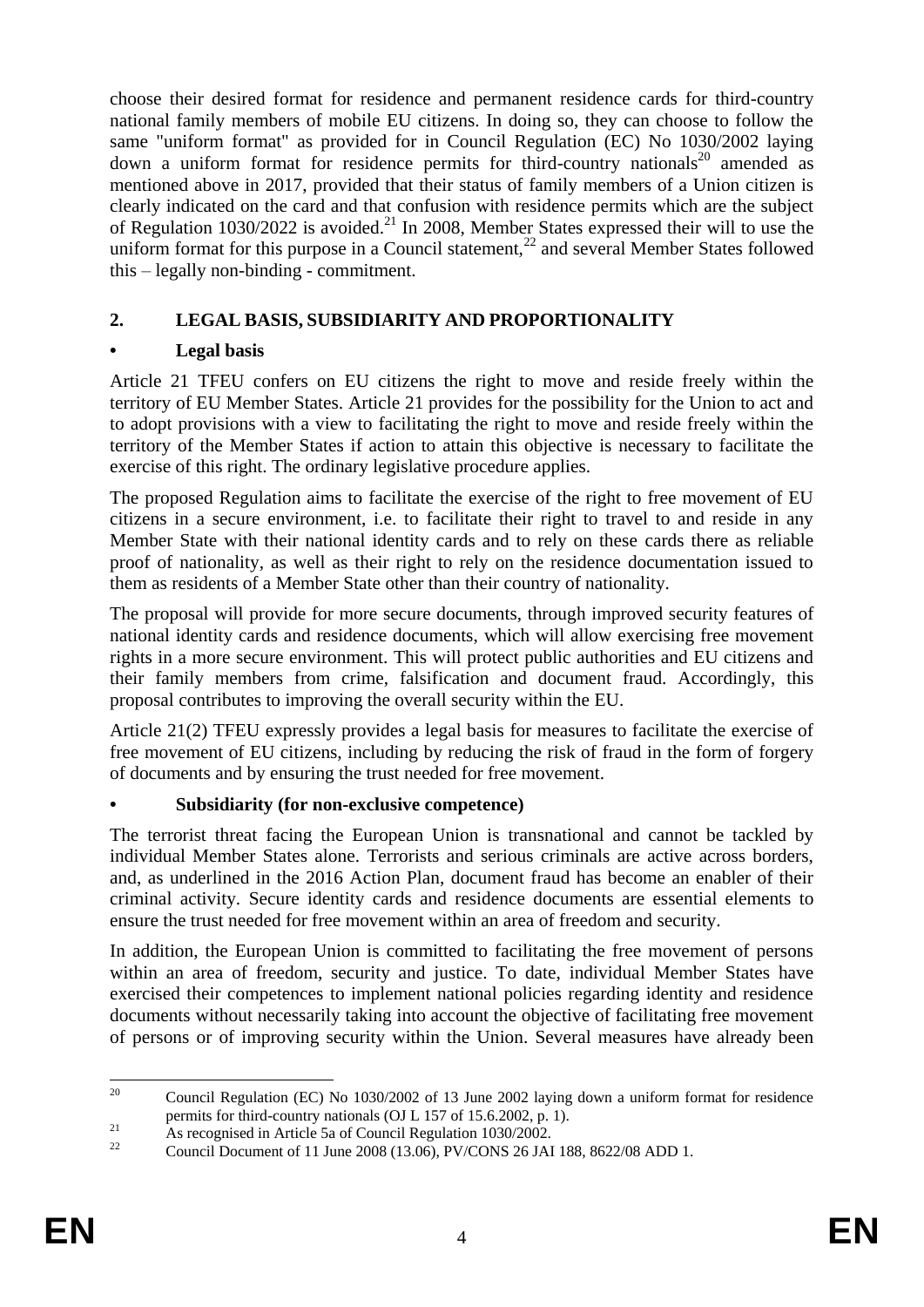taken to tackle problems identified at the national level. For example, some Member States have created online registries allowing public and private sector organisations to check the authenticity of documents. However, there is no common approach to improving the security features of these documents and establishing the data that documents should provide as a minimum. This results in continuing problems across Member States and is an open door to document fraud.

If measures are not taken consistently EU level, security gaps will not be comprehensively addressed. The absence of EU level action will also result in more practical problems for EU citizens, national authorities and businesses in a context where citizens live and travel around the Union, and across the Union's borders. Addressing systemic problems in relation to security and free movement, to ensure a high level of security for national identity cards and residence documents and through minimum common standards, clearly requires action on an EU scale. The objectives of any initiative to remedy the current situation cannot be achieved at a national level. All these documents have an intrinsic European dimension because of their connection with the exercise of free movement rights in an area of freedom, security and justice.

This proposed Regulation would not require Member States to issue documents that are not currently issued.

# **• Proportionality**

EU action can add considerable value in addressing these challenges and is in many cases the only way by which a converged and compatible system can be achieved and maintained. Security within the European Union and at its external borders has been placed under considerable strain in recent months and years. Ongoing security challenges have underlined the inextricable link between free movement of persons inside the European Union and robust external border management. Measures to improve security and external border management, such as the systematic checks against databases on all persons, including EU citizens, crossing the external borders are weakened if the main instrument for identifying citizens is problematic even within a national context.

Citizens can also not rely on their documents to exercise their rights if they cannot be sure their documents will be accepted outside their Member State(s) of issuance.

Eliminating the 'weakest links' and introducing minimum standards for the information provided on these document and for security features common to all Member States that issue them, will facilitate the exercise of free movement and improve security within the EU and at its borders. Many Member States have already developed and introduced tamper-proof identity cards. Complete harmonisation is not warranted and a proportionate measure ensuring minimum document security standards is proposed. This includes the introduction of mandatory fingerprints, which are the most reliable way of establishing the identity of a person, and a proportionate measure in light of the security threats facing the Union. For residence cards issued to third-country family members, it is suggested to use the same format as already agreed at Union level in Regulation 1030/2002 in respect of residence permits of third-country nationals to which it applies.

## **• Choice of the instrument**

A Regulation is the sole legal instrument ensuring the direct and common implementation of EU law in all Member States. In a field where divergences have proved detrimental to free movement and security, a regulation will ensure that the desired commonality is achieved.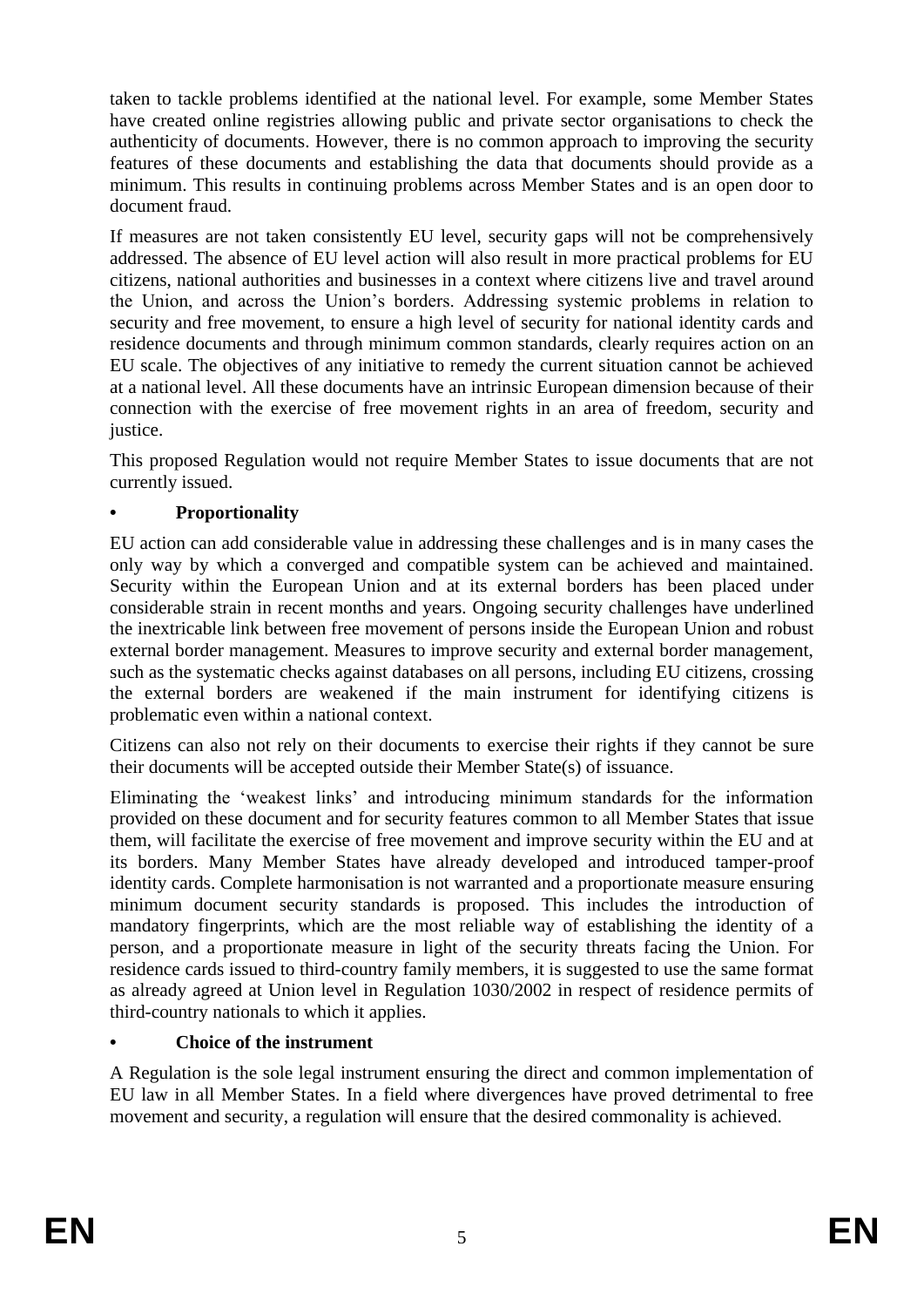## **3. STAKEHOLDER CONSULTATIONS AND IMPACT ASSESSMENTS**

# **• Stakeholder consultations**

The consultation process combined tools of a more general reach such as a public consultation with more targeted consultations of Member States and stakeholder groups. In addition, the consultation took into account the direct feedback received from citizens and the opinion expressed by the REFIT platform encouraging the Commission to analyse the feasibility of harmonising identity and residence documents, or any of their key features, with a view to facilitating free movement and tackling the challenges faced by EU mobile citizens in their host countries.

Detailed information on the results of the consultation process can be found in Annex 2 of the Impact Assessment accompanying this proposal.

## **• Collection and use of expertise**

The Commission awarded a contract to the Centre for Strategy & Evaluation Services (CSES) to carry out a study on 'EU policy initiatives on residence and identity documents to facilitate the exercise of the right of free movement' (finalised in August 2017).

A review of the concepts of the initiative was carried out by the Commission's Joint Research Centre.

A study conducted by Milieu for the European Parliament "The Legal and Political Context for setting up a European Identity Document, May 2016 also provided useful information.<sup>23</sup>

## **• Impact assessment**

The Impact Assessment supporting this proposal received a positive opinion by the Regulatory Scrutiny Board, with some suggestions for improvement.<sup>24</sup> The impact assessment considered a number of options for identity cards and residence documents compared with the status quo: including soft law measures, minimum common requirements and wider harmonisation. The status quo was considered unsatisfactory and wider harmonisation was not considered proportionate.

The preferred option was therefore setting minimum security standards for identity cards and minimum common requirements for residence documents issued to EU citizens, and, in the case of the residence cards for third country family members of EU citizens, the use of the common uniform format for residence permits for third-country nationals. This is to be accompanied by soft law measures, to ensure smooth implementation that is tailored to the specific situation and needs of each Member State.

The measures in this option will improve the acceptance of documents across the EU and the enhanced document security features it provides for will yield direct and recurrent cost savings and reduced hassle costs for Union citizens and their family members, public administrations (e.g. border guards checking documents) and public and private service operators (e.g. airlines, health, banks and insurance and social security providers).

Other benefits of the preferred option include a reduction of document fraud and identity theft and a generally improved level of security (reduction of crime, fraud and terrorism) within the EU and at its borders. Mandatory fingerprints were added to the preferred option for identity cards in order to further increase effectiveness in terms of security. The inclusion of two biometric identifiers (facial image, fingerprints) will improve the identification of persons and

 $23$ <sup>23</sup> [http://www.europarl.europa.eu/RegData/etudes/STUD/2016/556957/IPOL\\_STU\(2016\)556957\\_EN.pdf.](http://www.europarl.europa.eu/RegData/etudes/STUD/2016/556957/IPOL_STU(2016)556957_EN.pdf)

http://ec.europa.eu/transparency/regdoc/?fuseaction=ia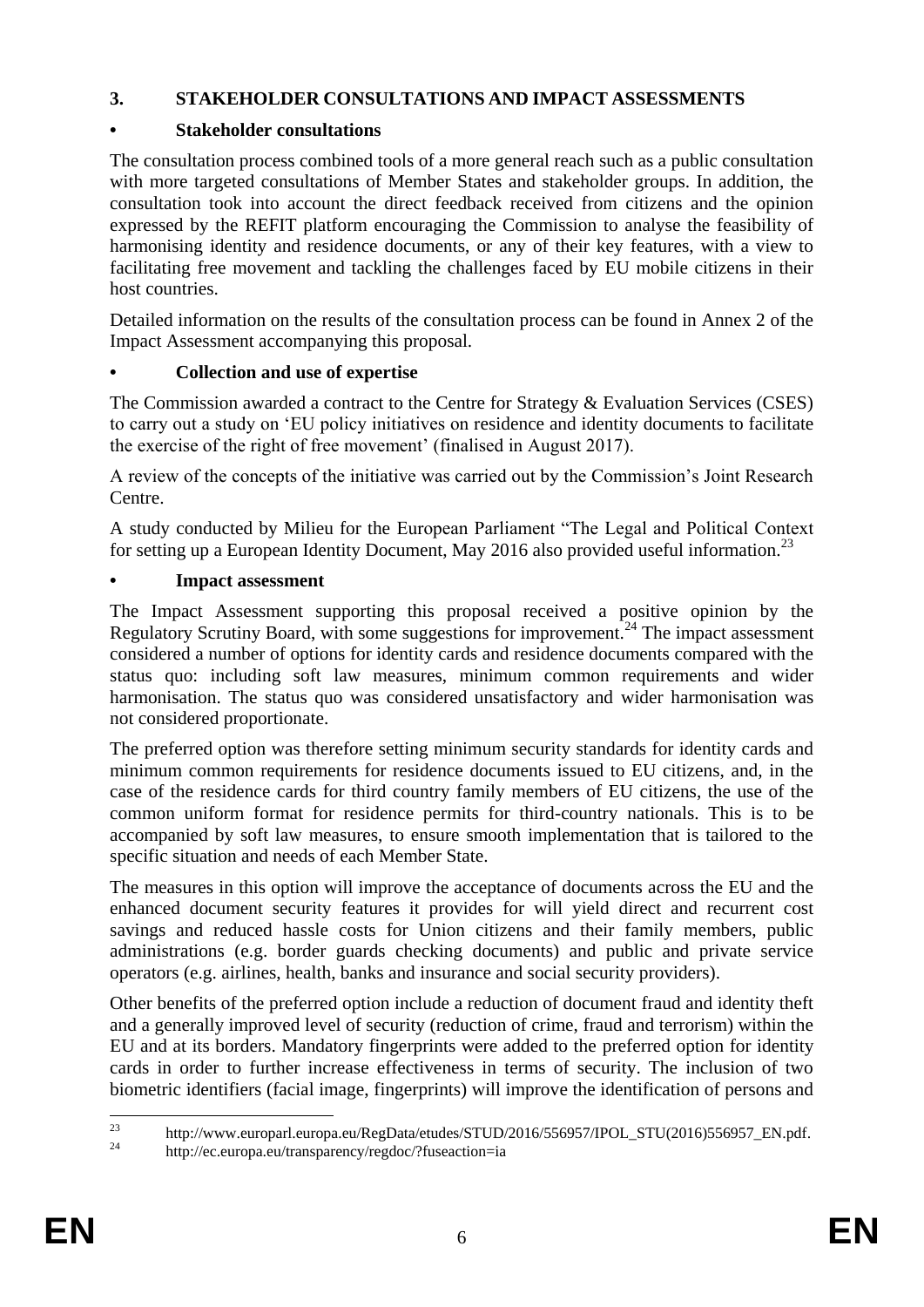align the level of document security of identity cards of EU citizens and residence cards issued to third country family members to the standards of, respectively, passports issued to EU citizens and residence permits issued to third country nationals who are not family members of EU citizens). Free movement of persons will also be facilitated by improved documents as they will allow for quicker, easier and more secure use of documents.

The phasing out period of identity cards and residence cards for family members of EU citizens that do not comply with the standards set out in the preferred option was shortened to 5 years. The least secure documents shall be phased out within 2 years. Any further delays in implementing these modifications would create long-term security gaps and diminish the effectiveness of and coherence with other recently adopted security measures within the EU and at its external borders. Hence, the shorter phasing out will accelerate the security gains to be provided by the improved documents.

## **• Regulatory fitness and simplification**

The initiative is included in the Commission Work Programme 2018 under the REFIT initiatives in the Area of Justice and Fundamental Rights Based on Mutual Trust.

This initiative responds to an opinion of the REFIT Platform. In its opinion<sup>25</sup>, the REFIT Platform encouraged the Commission to analyse the feasibility of harmonising identity and residence documents, or any of their key features, with a view to facilitating free movement and tackling the challenges encountered by EU mobile citizens in their host countries.

The Commission also looked at opportunities to simplify and reduce burdens. The beneficiaries of this proposal range from citizens to businesses and public administrations. The impact assessment estimated annual recurrent cost savings generated by *inter alia* accelerated pre-boarding checks across the EU, by accelerated document checks across the EU when opening a bank account, by reduced compensation payments for authorities and airlines. Citizens, businesses and public administrations will also benefit from reduced hassle costs through better awareness of document formats and the rights linked to the documents, through improved acceptance of more secure documents.

# **• Fundamental rights and data protection**

This proposal positively affects the fundamental right on freedom of movement and of residence under Article 45 of the Charter of Fundamental Rights of the European Union (Charter) by addressing the difficulties in recognition and insufficient security of both identity cards and residence documents, particularly for non-EU family members. More reliable identification of individuals will be possible through the use of biometric data ensuring personal data is accurate and protected appropriately.

This proposal implies processing of personal data including biometric data. There are potential impacts on individuals' fundamental rights, namely Article 7 of the Charter on the respect of private life and Article 8 on the right to the protection of personal data. Processing the personal data of individuals, including collection, access and use of personal data, affects the right to privacy and the right to protection of personal data under the Charter. Interference with these fundamental rights must be justified.<sup>26</sup>

 $25$ <sup>25</sup> REFIT Platform Opinion XIII.3a adopted in June 2017

<sup>26</sup> The CJEU established the criteria for justification of such interference in the context of Regulation 2252/2004 in Case C-291/12 *Schwarz* v *Stadt Bochum*, ECLI:EU:C:2013:670. It recalled that limitations to Charter rights must be 'provided for by law, respect the essence of those rights, and, in accordance with the principle of proportionality, [be] necessary and genuinely meet objectives of general interest recognised by the Union or the need to protect the rights and freedoms of others' and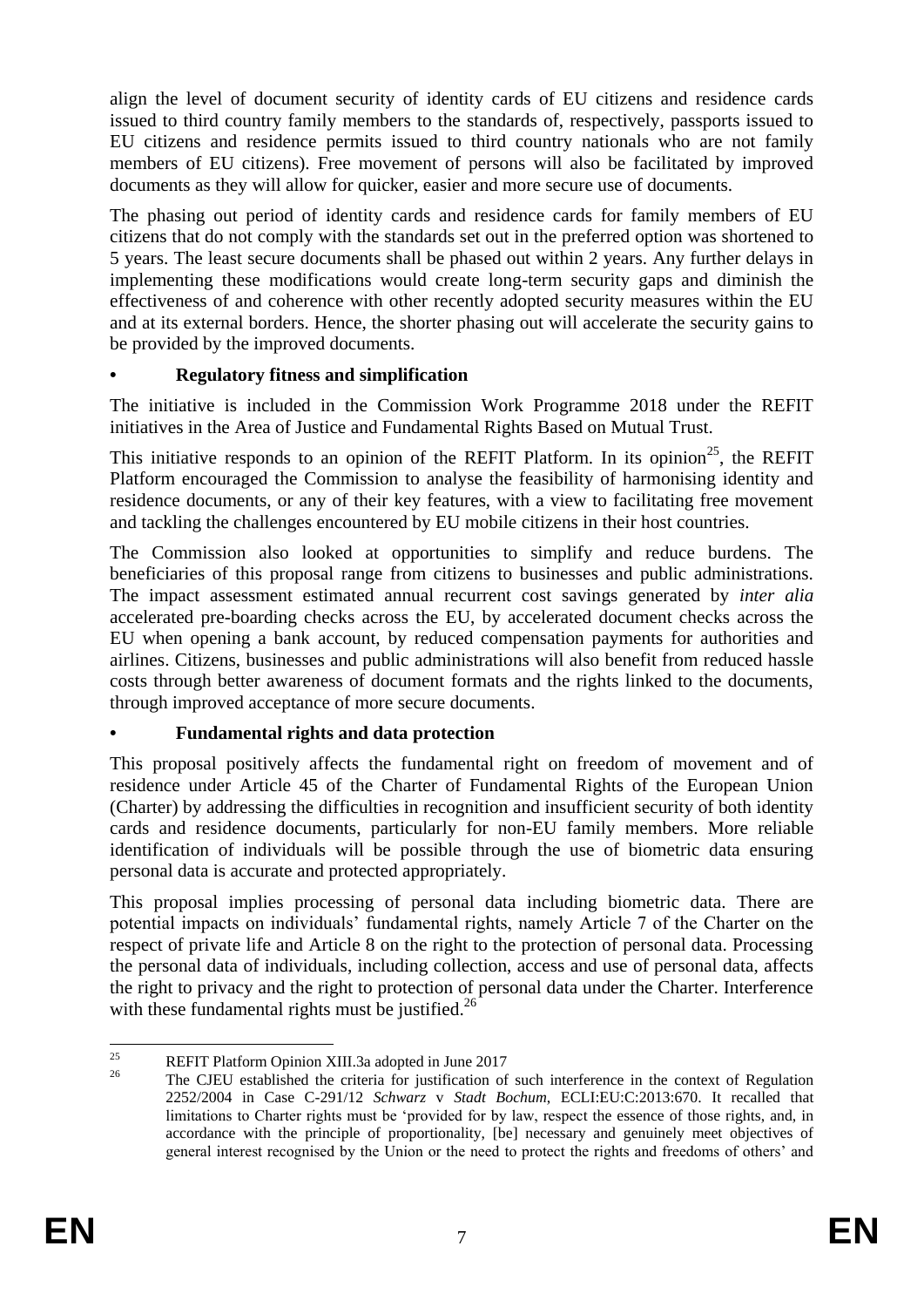As regards the right to the protection of personal data including data security, the relevant EU legislation<sup>27</sup> i.e. Regulation 2016/679 applies. No derogation from the data protection regime of the Union is envisaged and clear rules, conditions and robust safeguards shall be implemented by Member States in line with the EU data protection acquis as appropriate. The compulsory inclusion of biometric data in identity cards of EU citizens and residence cards issued to non-EU family members of Union citizens will be implemented with specific safeguards in line with those in place for passports and other travel documents<sup>28</sup> and that for residence permits.<sup>29</sup>

## **4. BUDGETARY IMPLICATIONS**

The proposal has no implications for the EU budget.

## **5. OTHER ELEMENTS**

## **• Implementation plans and monitoring, evaluation and reporting arrangements**

In order to ensure an effective implementation of the measures foreseen, and monitor its results, the Commission will continue working closely with relevant stakeholders from national authorities and EU agencies.

The Commission will adopt a monitoring programme for monitoring the outputs, results and impacts of this Regulation. The monitoring programme shall set out the means by which and the intervals at which the data and other necessary evidence will be collected. Member States should report to the Commission one year after the start of application and subsequently on an annual basis, some information that is considered essential to effectively monitor the functioning of this Regulation. Most of this information will be gathered by the competent authorities during the course of their duties and will therefore not require additional data collection efforts.

The Commission will evaluate the effectiveness, efficiency, relevance, coherence and EU added value of the resulting legal framework, no sooner than 6 years after the date of application to ensure that there is enough data relating to the application of the Regulation. The evaluation shall include stakeholders' consultations to collect feedback on the effects of the legislative changes and the soft measures implemented. The benchmark against which progress will be measured is the baseline situation when the legislative act enters into force.

# **• Detailed explanation of the specific provisions of the proposal**

Chapter I (Articles 1 and 2) of the proposal describes the subject matter and the scope of the Regulation. It concerns all documents linked to the exercise of free movement by EU citizens and their family members, and which are mentioned in Directive 2004/38/EC on Free

<u>.</u>

found that the objective 'to prevent the falsification of passports and the second, to prevent fraudulent use thereof' met those criteria.

<sup>&</sup>lt;sup>27</sup> Regulation (EU) 2016/679 of the European Parliament and of the Council of 27 April 2016 on the protection of natural persons with regard to the processing of personal data and on the free movement of such data, and repealing Directive 95/46/EC (General Data Protection Regulation) (Text with EEA relevance) and Directive (EU) 2016/680 of the European Parliament and of the Council of 27 April 2016 on the protection of natural persons with regard to the processing of personal data by competent authorities for the purposes of the prevention, investigation, detection or prosecution of criminal offences or the execution of criminal penalties, and on the free movement of such data, and repealing Council Framework Decision 2008/977/JHA.

 $\frac{28}{29}$  Council Regulation (EC) No 2252/2004.

<sup>29</sup> Council Regulation (EC) No 1030/2002.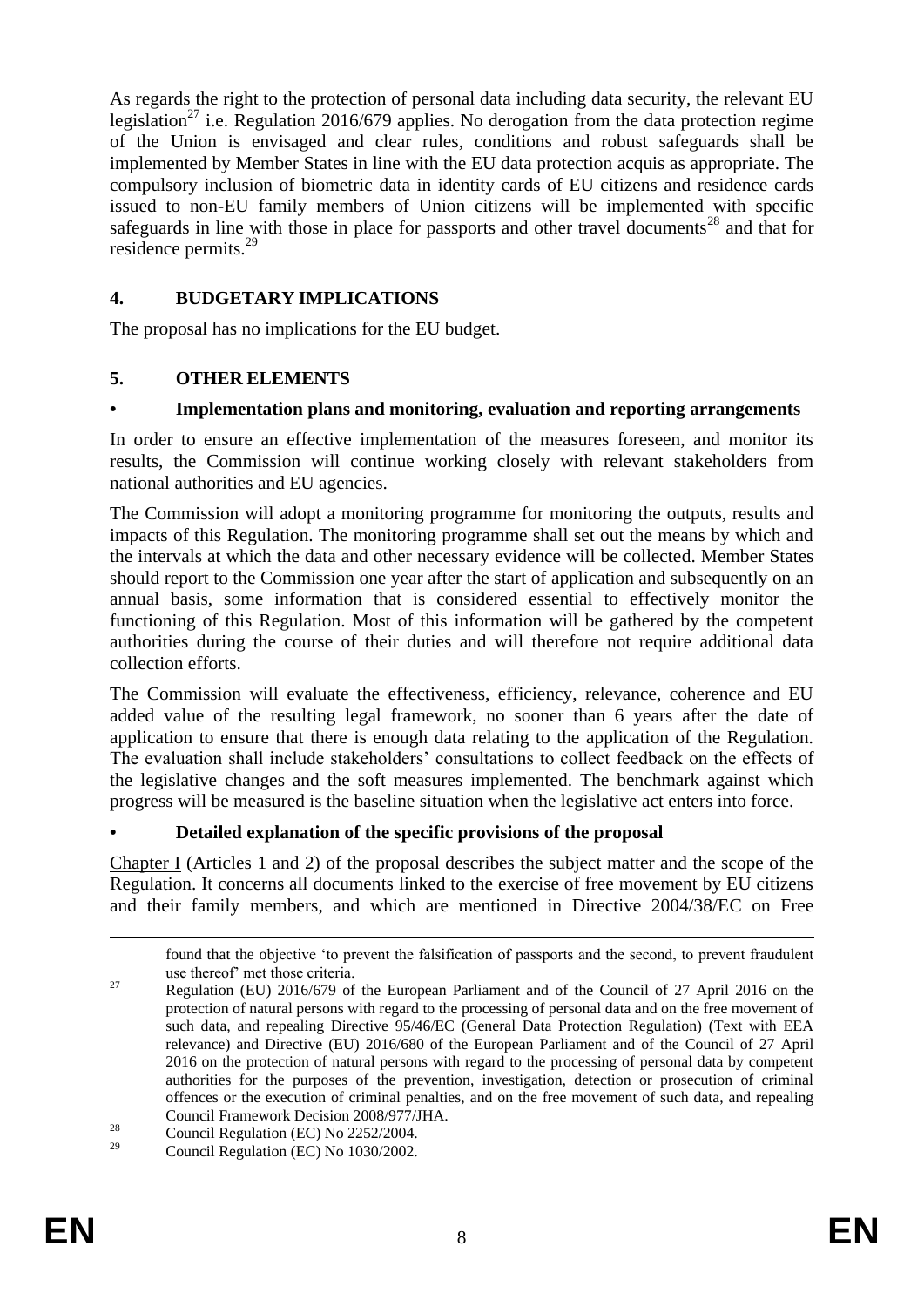Movement. These include national identity cards which allow to exit and to enter another Member State, residence documents issued to EU citizens and residence cards issued to non-EU family members of EU citizens.

Chapter II details in Article 3 the general requirements including minimum security features that national identity cards must meet. They draw on the specifications in ICAO document 9303. These ICAO specifications are common to machine-readable travel documents and ensure global interoperability when these documents are verified using visual inspection and machine readable means.

Article 4 describes the specific requirements that must be taken into account when collecting biometric data.

Article 5 provides for a five-year phasing out period of previous formats, except for cards which are not machine-readable in accordance with ICAO document 9303, part 3 (seventh edition, 2015), which will have to be phased out within two years from the date of application of the Regulation. These phasing out periods allow the EU and its Member States to fill the existing security gap for identity cards as quickly as possible, while also taking into account interoperability requirements if identity cards do not meet the standards set in ICAO document 9303 part 3 on machine readability.

Chapter III (Article 6) deals with residence documents issued to EU citizens. These documents are available to EU citizens who have exercised their right of free movement and state their right of residence in their host Member State, which is granted directly by the Treaty on the Functioning of the European Union.

They are also a means of proof of residence. Minimum security standards in relation to the format of these documents will facilitate their verification and authentication by other Member States, in particular in the citizen's Member State of origin.

Chapter IV deals with residence cards issued to family members of EU citizens who have exercised their right of free movement. Those cards are issued to such family members who are not themselves Union citizens. They state their derived right of residence in their host Member State as family members of EU nationals who have exercised their right of free movement. In addition, where such family members are subject to an entry visa obligation in accordance with Regulation (EC) No 539/2001 or, where appropriate, with national law, residence cards exempt them from the obligation to hold a visa when accompanying or joining a citizen of the Union.

As a document which may entail a visa exemption in these circumstances, the level of security of its features should be reinforced. Specifically, the security features should be the same as provided for, in respect of residence permits delivered to non-EU residents by Member States, by Council Regulation (EC) 1030/2002 laying down a uniform format for residence permits for third-country nationals (Article 7) as amended. However, as provided for in Article 10(1) of Directive 2004/38/EC, a reference to the status as family member of a citizen of the Union must be included in the title of the document. Member States may use a standardised code, in particular if the reference is too long to fit into the title field.

Details of the arrangement for phasing out non-compliant residence cards are set out in Article 8. Cards that have already been issued in the uniform format as described in Council Regulation 1030/2002 as amended by Regulation 380/2008 but do not yet contain the changes introduced by Regulation (EU) 2017/1954, will be phased out within five years after the date of application of the proposed Regulation. For the other cards, which have not yet included the amendments introduced by Regulation 380/2008, and which do not match that level of document security, a shorter phasing out of two years is foreseen.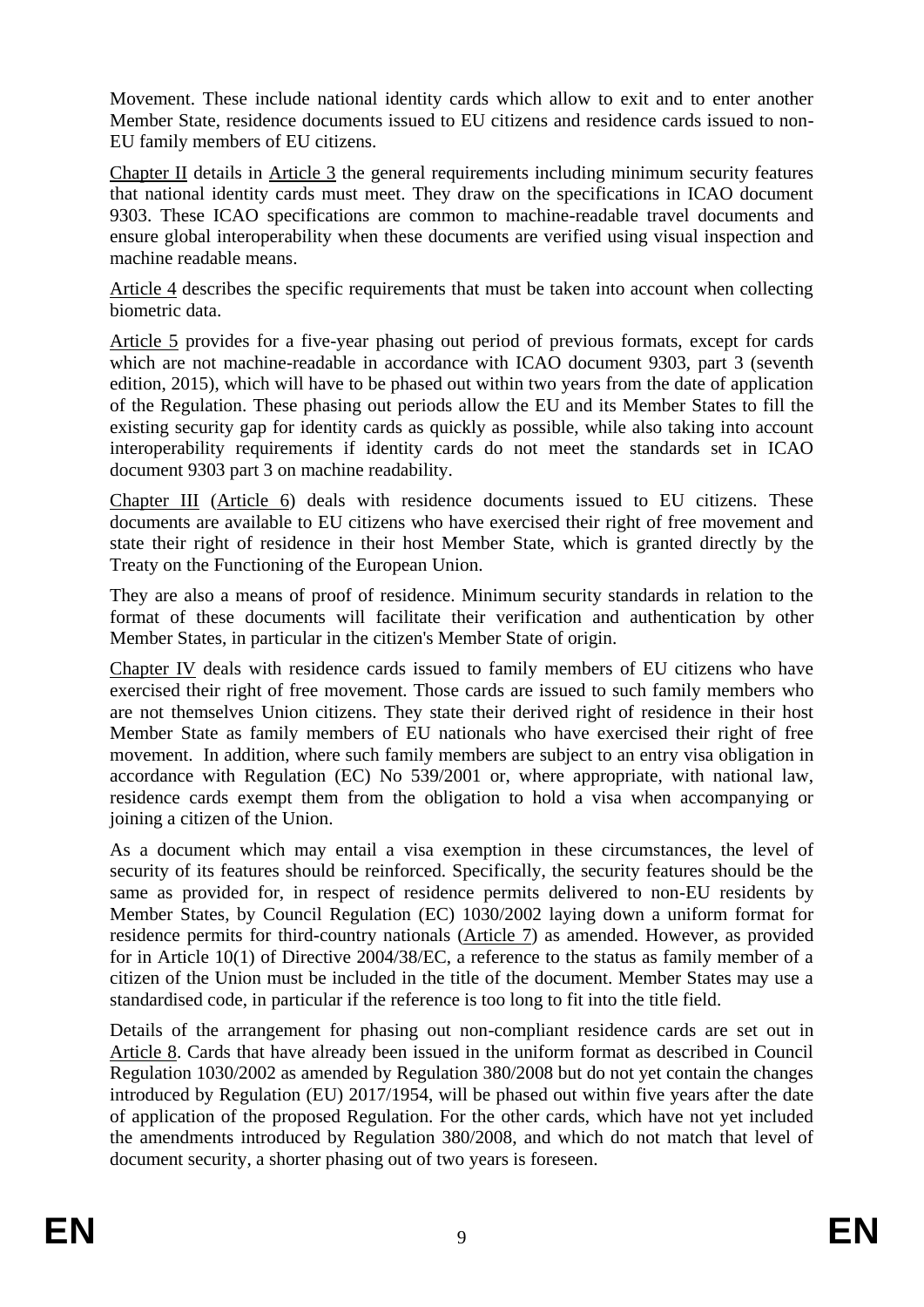Chapter V sets out common provisions for the three types of documents.

Article 9 describes the obligation for Member States to designate contact points for the implementation of the Regulation.

Article 10 sets out the data protection framework and further specify data protection safeguards.

Article 11 sets out that the Commission shall establish a detailed programme for monitoring the outputs, results and impacts of this Regulation.

Article 12 sets out that the Commission should present a Report on the implementation of this Regulation and a Report on the main findings of the evaluation to the European Parliament, the Council and the European Economic and Social Committee. The Commission should carry out the evaluation of this Regulation in line with the Commission's better regulation Guidelines and pursuant to paragraphs 22 and 23 of the Inter-institutional Agreement of 13 April  $2016^{30}$ . In order to be able to issue such a Report, the Commission needs to rely on input from Member States.

Article 13 provides for the entry into force of the Regulation the day following its publication in the Official Journal of the European Commission, and its date of application 12 months after its entry into force.

 $30$ 

Interinstitutional Agreement between the European Parliament, the Council of the European Union and the European Commission on Better Law-Making of 13 April 2016; OJ L 123, 12.5.2016, p. 1–14.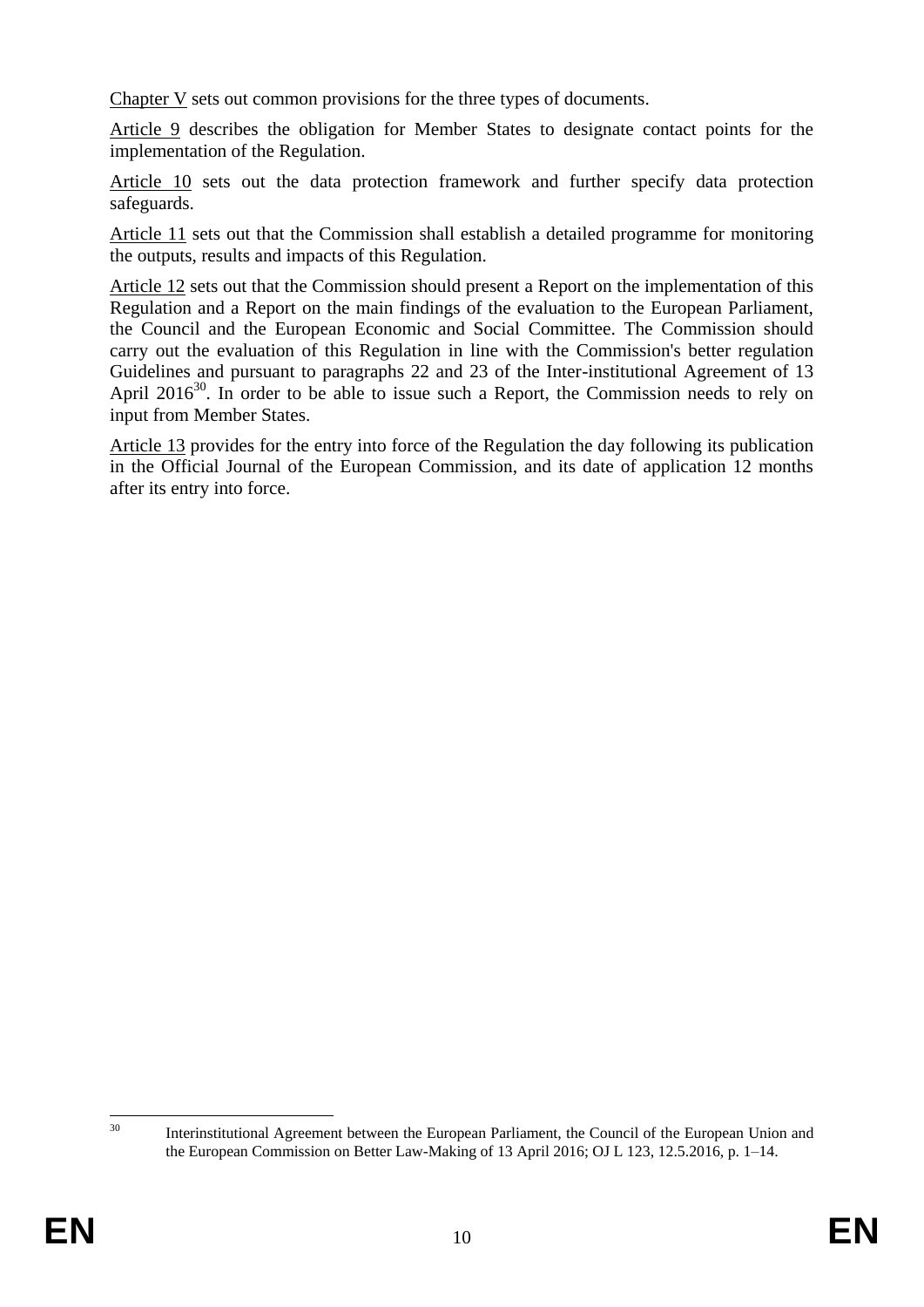### 2018/0104 (COD)

#### Proposal for a

### **REGULATION OF THE EUROPEAN PARLIAMENT AND OF THE COUNCIL**

### **on strengthening the security of identity cards of Union citizens and of residence documents issued to Union citizens and their family members exercising their right of free movement**

(Text with EEA relevance)

### THE EUROPEAN PARLIAMENT AND THE COUNCIL OF THE EUROPEAN UNION,

Having regard to the Treaty on the Functioning of the European Union, and in particular Article 21(2) thereof,

Having regard to the proposal from the European Commission,

After transmission of the draft legislative act to the national parliaments,

Having regard to the opinion of the European Economic and Social Committee<sup>1</sup>,

Having regard to the opinion of the Committee of the Regions<sup>2</sup>,

Acting in accordance with the ordinary legislative procedure,

Whereas:

- (1) The EU Treaties resolved to facilitate the free movement of persons while ensuring the safety and security of their peoples, by establishing an [area of](https://en.wikipedia.org/wiki/Area_of_freedom,_security_and_justice)  [freedom, security and justice,](https://en.wikipedia.org/wiki/Area_of_freedom,_security_and_justice) in accordance with the provisions of the Treaty on the Functioning of the European Union.
- (2) Citizenship of the Union confers on every citizen of the Union the right to free movement subject to certain limitations and conditions. Directive 2004/38/EC of the European Parliament and of the Council gives effect to that right.<sup>3</sup> Article  $45$ of the Charter also provides for the freedom of movement and residence. Freedom of movement entails the right to exit and enter Member States with a valid identity card or passport.
- (3) Pursuant to Article 4 of Directive 2004/38/EC, Member States are to issue and renew identity cards or passports to their nationals in accordance with national laws. Furthermore, Article 8 of Directive 2004/38/EC provides that they may require citizens of the Union and their family members to register with the relevant authorities. Member States are required to issue registration certificates

 $\mathbf{1}$  $\frac{1}{2}$  OJ C, , p. .

 $\frac{2}{3}$  OJ C, , p.

<sup>3</sup> Directive 2004/38/EC of the European Parliament and of the Council of 29 April 2004 on the right of citizens of the Union and their family members to move and reside freely within the territory of the Member States (OJ L 158, 30.4.2004, p. 77).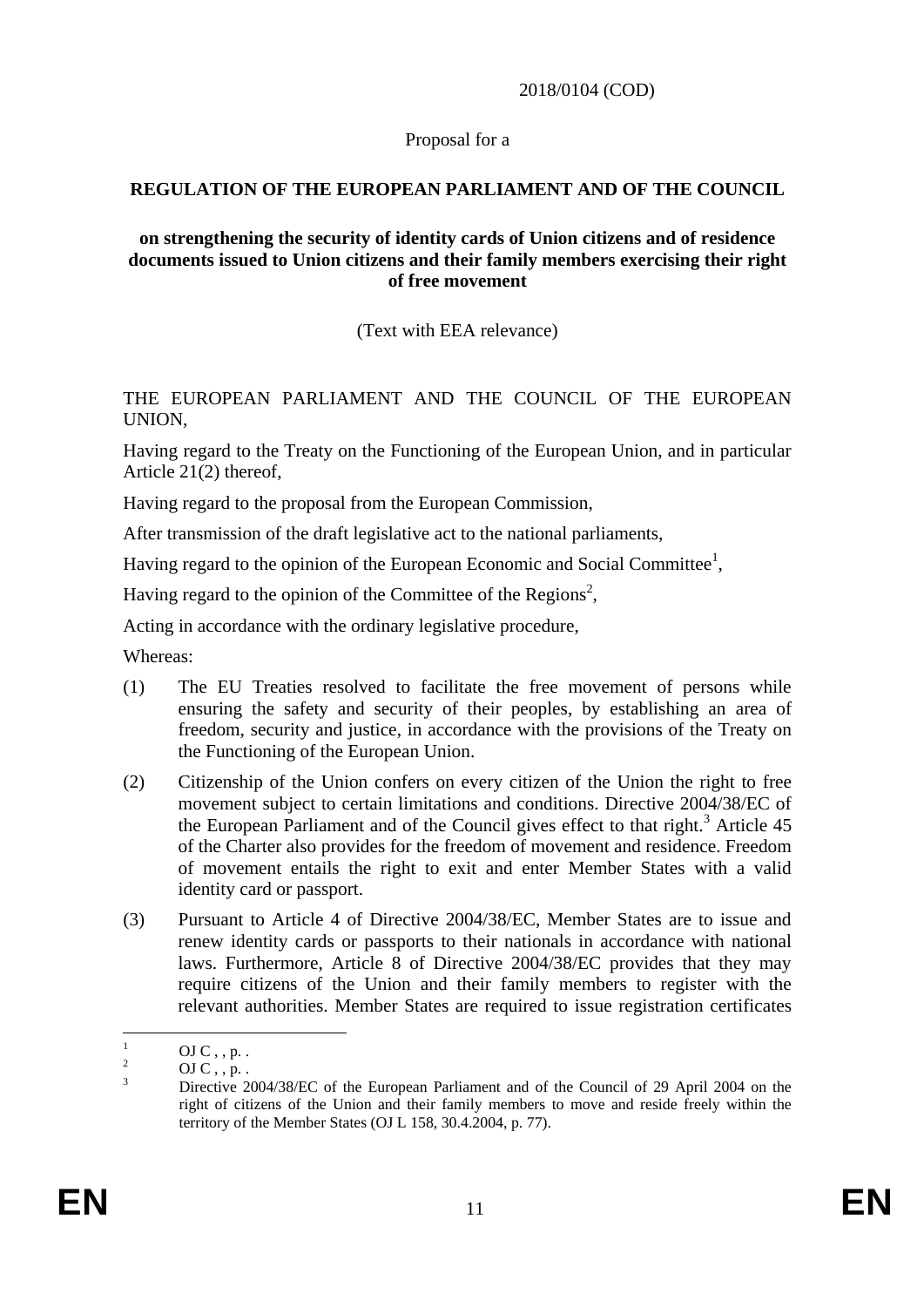to Union citizens under the conditions set out therein. Member States are also required to issue residence cards to family members who are not nationals of a Member State and, on application, to issue documents certifying permanent residence and permanent residence cards.

- (4) Article 35 of Directive 2004/38/EC provides that Member States may adopt the necessary measures to refuse, terminate or withdraw any right conferred by this Directive in the case of abuse of rights or fraud. Document forgery or false presentation of a material fact concerning the conditions attached to the right of residence have been identified as typical cases of fraud under the Directive<sup>4</sup>.
- (5) The 2016 Action Plan on document security of December addressed the risk from fraudulent identity cards and residence documents<sup>5</sup>, and the 2017 Citizenship report committed to analysing policy options to improve the security of identity cards and residence documents.
- (6) This Regulation does not require Member States to introduce identity cards or residence documents where they are not provided for under national law, nor does it affect the competence of the Member States to issue other residence documents under national law outside the scope of Union law, for example residence cards delivered to all residents on the territory whatever their nationality.
- (7) This Regulation does not affect the use of identity cards and residence documents with eID function by Member States for other purposes nor does it affect the rules laid down in Regulation (EU) No 910/2014 of the European Parliament and of the Council,<sup>6</sup> which provides for Union-wide mutual recognition of electronic identifications in access to public services and helps citizens moving to another Member State by requiring electronic identification means to be recognised in another Member State. Improved identity cards should ensure easier identification and contribute to a better access to services.
- (8) Proper verification of identity cards and residence documents requires that Member States use the correct title for each kind of document. In order to facilitate checking of the documents in other Member States, the document title should also appear in at least one other official language of the institutions of the Union.
- (9) Security features are necessary to verify if a document is authentic and to establish the identity of a person. The establishment of minimum security standards and the integration of biometric data in identity cards and in residence cards of family members who are not nationals of a Member State is an important step to render their use in the Union more secure. The inclusion of such biometric identifiers should allow citizens to fully benefit from their free movement rights.
- (10) The specifications of the International Civil Aviation Organisation (ICAO) Document 9303 (seventh edition, 2015) on machine-readable documents which

 $\overline{4}$ <sup>4</sup> COM (2013) 837 final of 25.11.2013, p. 7 and COM (2009) 313 final of 2.7.2009, p. 15.

 $5 \text{ COM}(2016) \text{ 790 final.}$ 

<sup>6</sup> Regulation (EU) No. 910/2014 of the European Parliament and of the Council of 23 July 2014 on electronic identification and trust services for electronic transactions in the internal market and repealing Directive 1999/93/EC (OJ L 257, 28.8.2014, p. 73).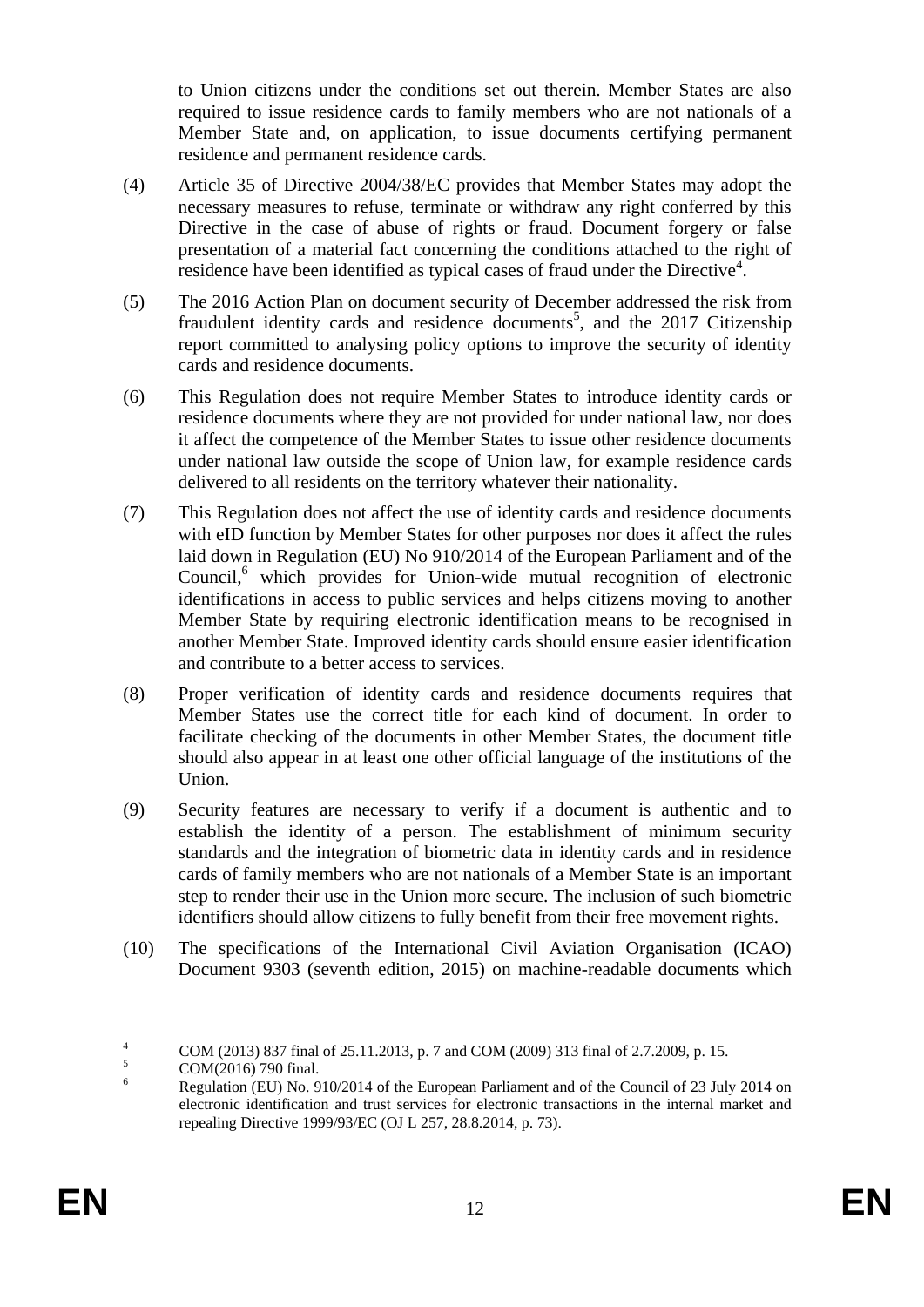ensure global interoperability including for machine readability and using visual inspection should be taken into account for the purpose of this Regulation.

- (11) The procedure for taking fingerprints and a facial image should take into account the specific needs of children and be applied in accordance with the safeguards laid down in Article 24 the Charter of Fundamental Rights of the European Union, in the Convention for the Protection of Human Rights and Fundamental Freedoms and in the United Nations Convention on the Rights of the Child.
- (12) Introducing minimum security and format standards of identity cards should allow Member States to rely on the authenticity of those documents when EU citizens exercise their free movement rights. While the possibility to provide for additional national features is maintained, it should be ensured that those features do not diminish the efficiency of the common security features or negatively affect the cross-border interoperability of the identity cards, such as the possibility that the identity cards can be read by machines used by Member States other than those of issue.
- (13) The Regulation shall respect the obligations set in the United Nations Convention on the Rights of Persons with Disabilities ratified by all Member States and the Union<sup>7</sup>. Therefore, the integration of additional features that render identity cards more accessible and user-friendly to people with disabilities, such as visually impaired persons, should be encouraged.
- (14) Residence documents issued to citizens of the Union should include certain information to ensure that they are identified as such in all Member States. This should facilitate the recognition of the EU mobile citizen's use of the right to free movement and of the rights inherent to this use, but harmonisation should not go beyond what is appropriate to address the weaknesses of current documents.
- (15) As regards residence documents issued to family members who are not nationals of a Member State it is appropriate to make use of the same format and security features as provided for in Council Regulation (EC) No 1030/2002<sup>8</sup> which lays down a uniform format for residence permits for third-country nationals as last amended by Regulation (EU)  $2017/1954^9$ . In addition to a prove of the right of residence they also exempt their holders who are otherwise subject to a visa obligation from the need to obtain a visa when accompanying or joining the citizen of the Union within the Union territory.
- (16) Article 10 of Directive 2004/38/EC provides that documents issued to family members who are not nationals of a Member State are to be called "Residence card of a family member of a Union citizen".
- (17) Identity cards as well as residence cards of a family member of a Union citizen with insufficient security standards should be phased out taking into account both the security risk and the costs incurred by Member States. In general, a period of five years should be sufficient to strike a balance between the frequency with which documents are usually replaced and the need to fill the existing security

 $\overline{7}$  $\frac{7}{8}$  OJ L 23, 26.11.2009

<sup>8</sup> Council Regulation (EC) 1030/2002 of 13 June 2002 laying down a uniform format for residence permits for third-country nationals (OJ L 157, 15.6.2002, p. 1.

<sup>&</sup>lt;sup>9</sup> OJ L 286 of 1.11.2017, p.9.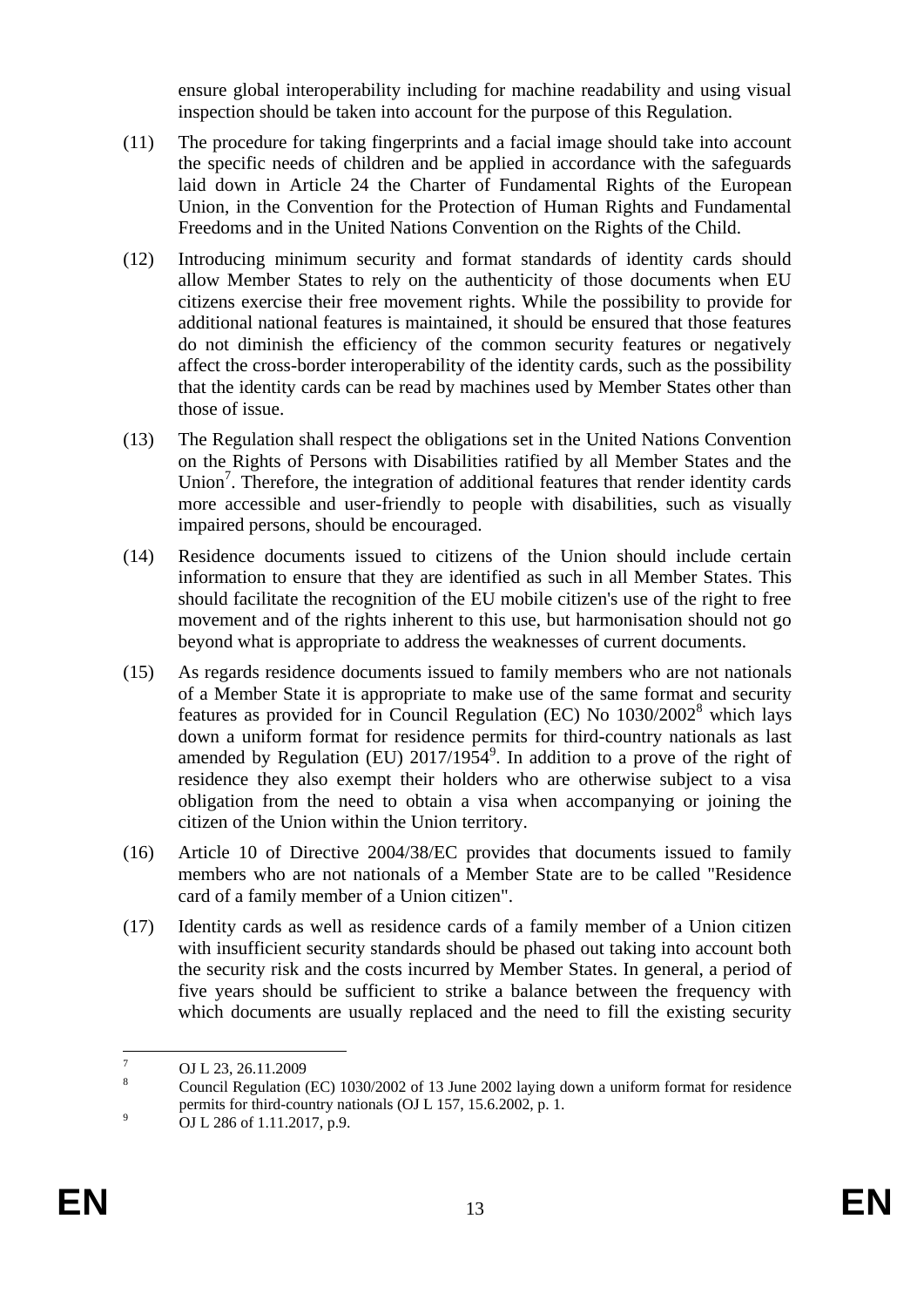gap within the European Union. However, for cards which do not have important features, in particular machine readability, a shorter period of two years is necessary on security grounds.

- (18) With regard to the personal data to be processed in the context of the application of this Regulation, Regulation (EU) 2016/679 of the European Parliament and of the Council of 27 April 2016 on the protection of natural persons with regard to the processing of personal data and on the free movement of such data, and repealing Directive 95/46/EC (General Data Protection Regulation)<sup>10</sup> applies. It is necessary to further specify safeguards applicable to the processed personal data. Data subjects should be made well aware of the existence in their documents of the storage medium containing their biometric data including its contactless accessibility as well as of all instances where the data contained in their identity cards and residence documents are used. In any case, data subjects should have access to personal data processed in their identity cards and residence documents and have them rectified.
- (19) It is necessary to specify in this Regulation the basis for the collection and storage of data on the storage medium of identity cards and residence documents. In accordance with their national legislation or Union law, Member States may store other data on a storage medium for electronic services or other purposes relating to the identity card or residence document. The processing of such data including their collection and the purposes for which they can be used should be authorised by national or Union law. All national data should be physically or logically separated from biometric data referred to in this Regulation.
- (20) Member States should apply this Regulation at the latest 12 months after its entry into force. As from the date of application of this Regulation, Member States should issue documents respecting the requirements set out in this Regulation.
- (21) The Commission should report on the implementation of this Regulation after three years after its date of application, including on the appropriateness of the level of security. In accordance with paragraphs 22 and 23 of the Interinstitutional Agreement on Better Law-Making<sup>11</sup> the Commission should carry out an evaluation of this Regulation on the basis of information collected through specific monitoring arrangements in order to assess the actual effects of the Regulation and the need for any further action.
- (22) Since the objectives of this Regulation cannot be sufficiently achieved by the Member States but can be better achieved at Union level, the Union may adopt measures, in accordance with the principle of subsidiarity as set out in Article 5 of the Treaty on European Union. In accordance with the principle of proportionality, as set out in that Article, this Regulation does not go beyond what is necessary in order to achieve those objectives.
- (23) This Regulation respects the fundamental rights and observes the principles recognised in particular by the Charter of Fundamental Rights of the European

 $10$  $^{10}$  OJ L 119, 4.5.2016, p. 1.

<sup>11</sup> Interinstitutional Agreement between the European Parliament, the Council of the European Union and the European Commission on Better Law-Making of 13 April 2016; OJ L 123, 12.5.2016, p. 1–14.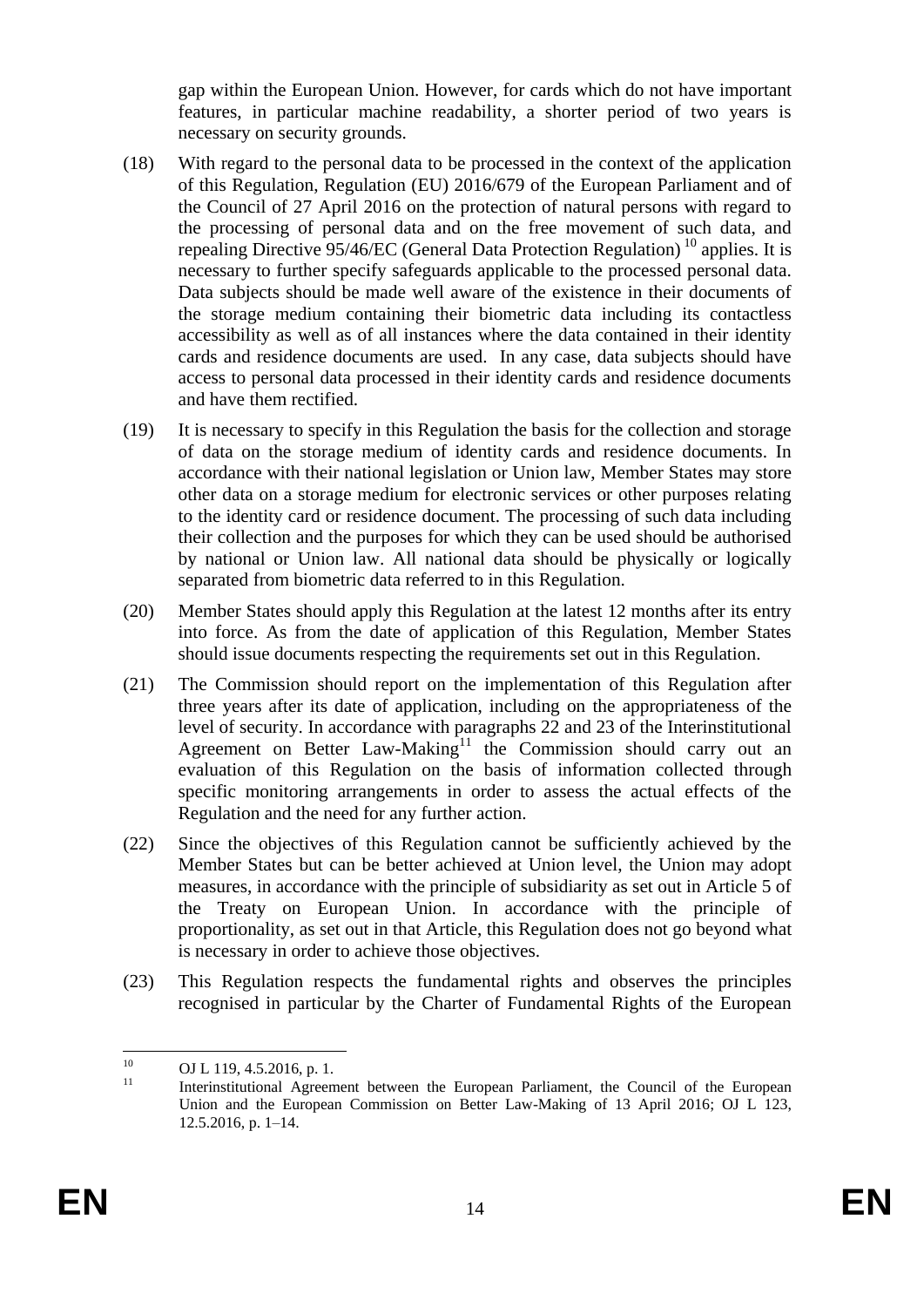Union including the respect for private and family life, the right to the protection of personal data, the right to free movement and the right to an effective remedy.

### HAVE ADOPTED THIS REGULATION:

# **CHAPTER I SUBJECT MATTER, SCOPE AND DEFINITIONS**

### *Article 1*

#### *Subject matter*

This Regulation strengthens the security standards applicable to identity cards issued by Member States to their nationals and to residence documents issued by Member States to Union citizens and their family members when exercising their right to free movement.

#### *Article 2*

#### *Scope*

This Regulation applies to:

- (a) identity cards delivered by Member States to their own nationals as referred in Article 4 (3) of Directive 2004/38/EC;
- (b) registration certificates issued to Union citizens residing for more than three months in a host Member State in accordance with Article 8 of Directive 2004/38/EC and documents certifying permanent residence issued to Union citizens upon application in accordance with Article 19 of Directive 2004/38/EC;
- (c) residence cards issued to family members of Union citizens who are not nationals of a Member State in accordance with Article 10 of Directive 2004/38/EC and permanent residence cards issued to family members of Union citizens who are not nationals of a Member State in accordance with Article 20 of Directive 2004/38/EC.

# **CHAPTER II NATIONAL IDENTITY CARDS**

## *Article 3*

### *Security standards/format/specifications*

- (1) Identity cards issued by Member States shall be produced in ID-1 format and shall comply with the minimum security standards set out in ICAO Document 9303 (seventh edition, 2015).
- (2) The document title ('Identity card') shall appear in the official language or languages of the issuing Member State and at least one other official language of the institutions of the Union.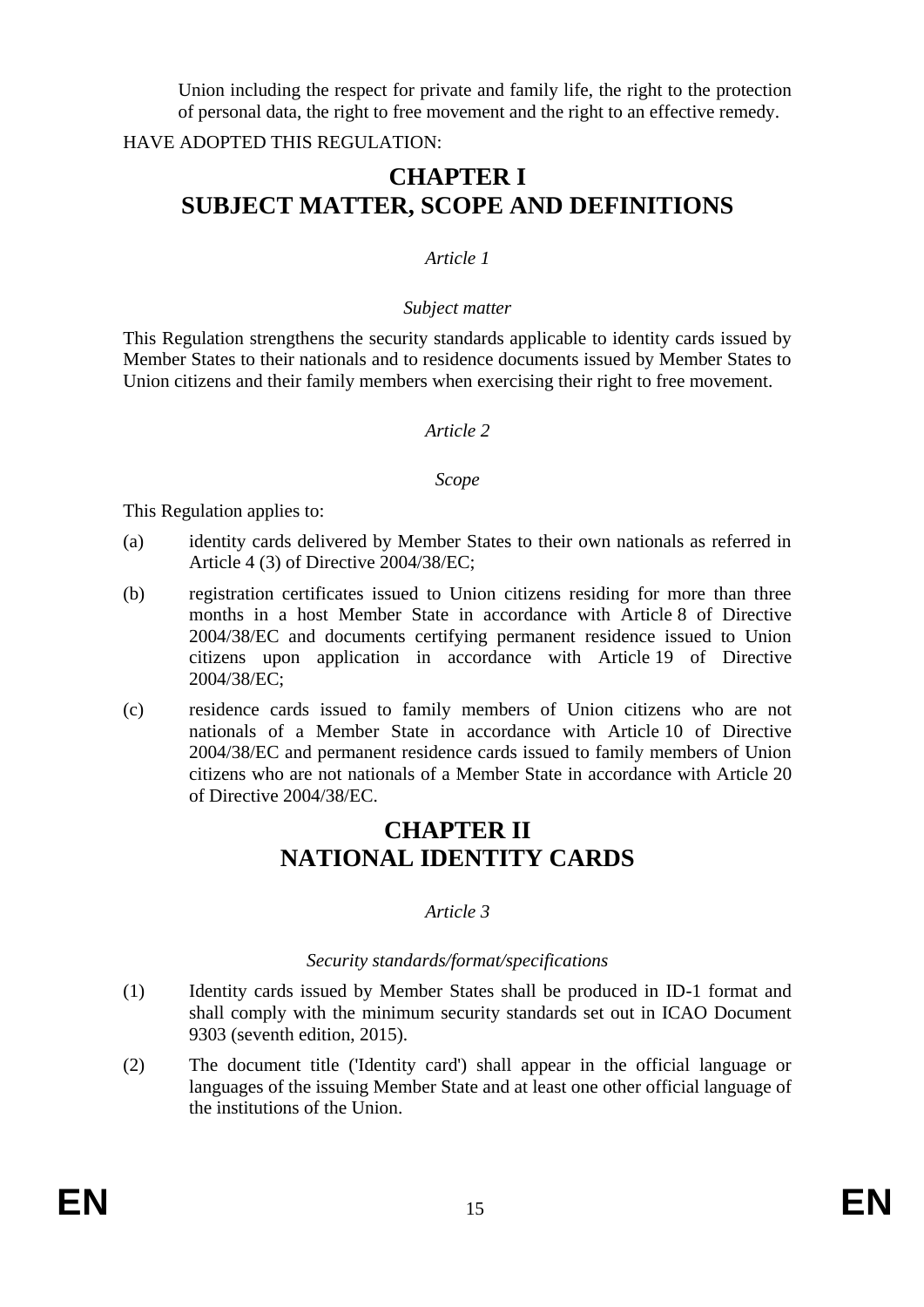- (3) Identity cards shall include a highly secure storage medium which shall contain a facial image of the holder of the card and two fingerprints in interoperable formats.
- (4) The storage medium shall have sufficient capacity and capability to guarantee the integrity, the authenticity and the confidentiality of the data. The data stored shall be accessible contactless and secured as provided for in the Commission Implementing Decisions adopted in accordance with Article 2 of Regulation (EC) 1030/2002.
- (5) The following persons shall be exempt from the requirement to give fingerprints:
	- (a) children under the age of 12 years;
	- (b) persons whose fingerprinting is physically impossible.
- (6) Member States may enter details and observations for national use as required in the light of their national provisions.
- (7) Where Member States incorporate a dual interface or a separate storage medium in the identity card, the additional storage medium shall comply with the relevant ISO standards and not interfere with the storage medium referred to in paragraph 3.
- (8) Where Member States store data for electronic services such as e-government and e-business in the identity cards, the national data shall be physically or logically separated from the biometric data referred to in paragraph 3.
- (9) Where Member States add national security features to the identity cards, the cross-border interoperability of the identity cards and the efficiency of the minimum security standards shall not be diminished.
- (10) Identity cards shall have a maximum period of validity of 10 years. Derogations may be provided for specific age groups.

## *Article 4*

## *Collection of biometric identifiers*

- (1) The biometric identifiers shall be collected by qualified and duly authorised staff designated by the national authorities responsible for issuing identity cards.
- (2) Where difficulties are encountered in the collection of biometric identifiers, Member States shall ensure that appropriate procedures are in place to guarantee the dignity of the person concerned.

# *Article 5*

# *Phasing out*

Identity cards which do not meet the requirements of Article 3 shall cease to be valid at their expiry or by five years after [*the date of application of the Regulation*], whichever is earlier. However, identity cards which do not include a functional machine-readable zone (MRZ) compliant with ICAO document 9303 part 3 (seventh edition, 2015) shall cease to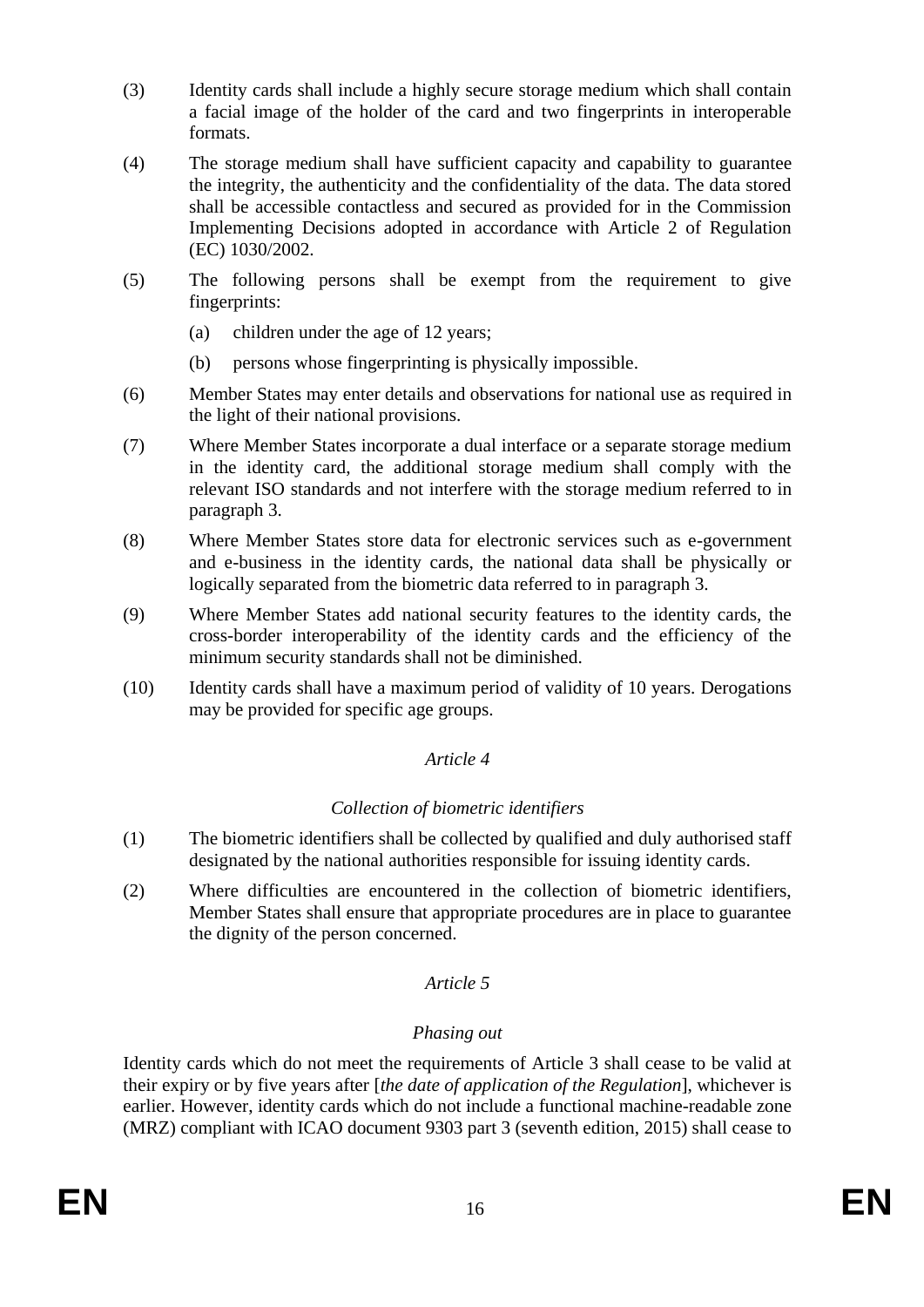be valid at their expiry or by two years after [*the date of application of this Regulation*], whichever is earlier.

# **CHAPTER III RESIDENCE DOCUMENTS FOR UNION CITIZENS**

### *Article 6*

#### *Minimum information to be indicated*

Residence documents issued by Member States to citizens of the Union shall indicate at least the following:

- (a) the title of the document in the official language or languages of the Member State concerned and at least one other official language of the institutions of the Union;
- (b) the clear reference that the document is issued in accordance with Directive 2004/38/EC;
- (c) document number;
- (d) name (surname and forename(s)) of the holder;
- (e) date of birth of the holder;
- (f) date of issue;
- (g) place of issue.

# **CHAPTER IV**

# **RESIDENCE CARDS FOR FAMILY MEMBERS WHO ARE NOT NATIONALS OF A MEMBER STATE**

## *Article 7*

### *Uniform format*

- (1) When issuing residence cards to family members of Union citizens who are not nationals of a Member State, Member States shall use the same format as established by the provisions of Council Regulation (EC) No 1030/2002 laying down a uniform format for residence permits for third-country nationals as last amended by Regulation (EU) 2017/1954, and as implemented by the provisions of the Commission Decision C(2002) 3069 of 14 August 2002 establishing technical specifications for the implementation of the uniform format for residence permits for third country nationals as last amended by Commission Decision C(2013) 6178 of 30.9.2013.
- (2) By derogation from paragraph 1, a card shall indicate clearly that it is issued in accordance with Directive 2004/38/EC and shall bear the title 'Residence card of a family member of a Union citizen' or 'Permanent residence card of a family member of a Union citizen', respectively. Member States may use the standardised code 'Art 10 DIR 2004/38/EC' or 'Art 20 DIR 2004/38/EC', respectively.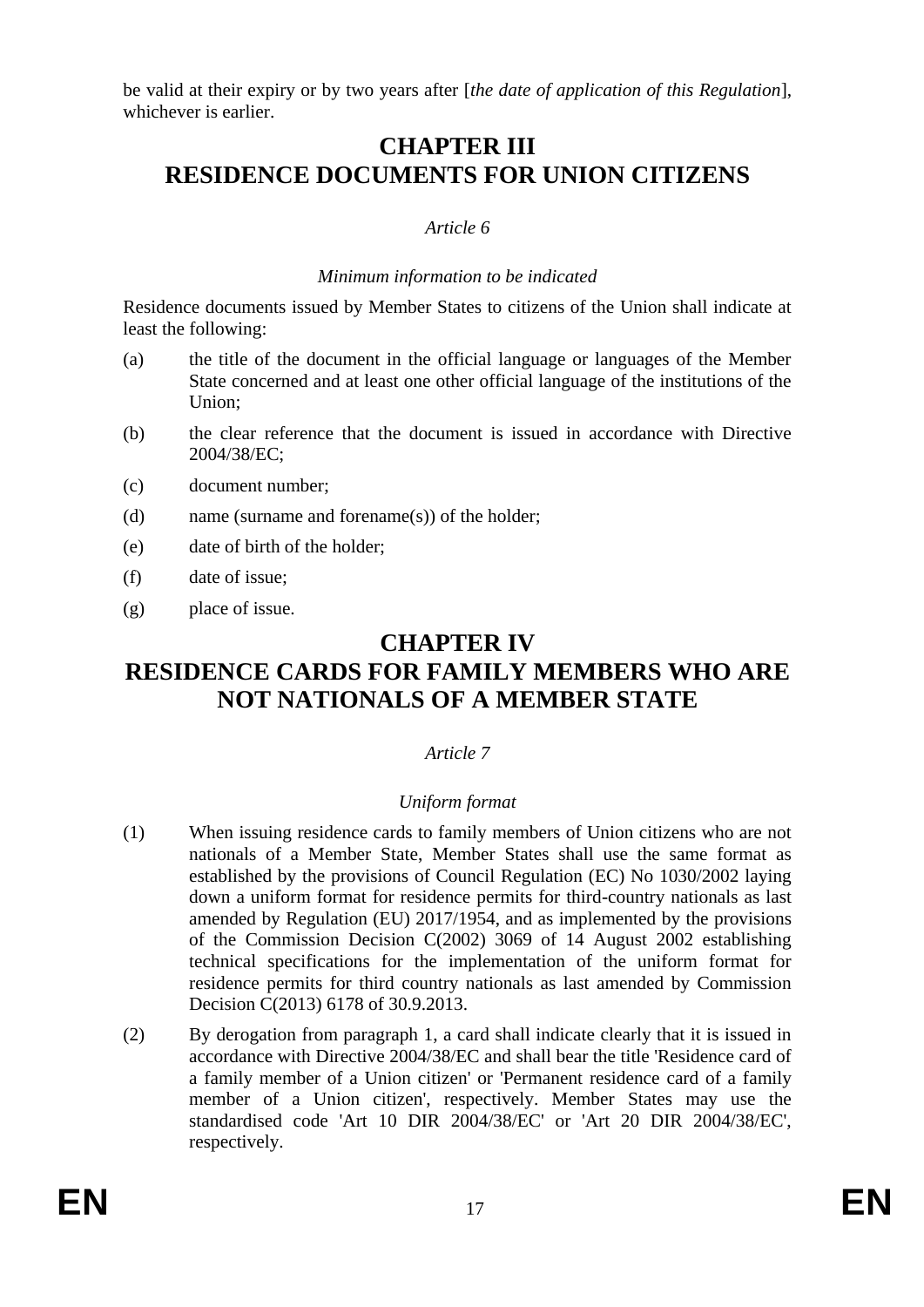(3) Member States may enter data for national use in accordance with national law. When entering and storing such data, Member States shall respect the same requirements as set out in Article 4,  $2<sup>nd</sup>$  subparagraph, of Council Regulation (EC) No 1030/2002 as last amended by Regulation (EU) 2017/1954.

### *Article 8*

### *Phasing out of existing residence cards*

- (1) Residence cards of family members of Union citizens who are not nationals of a Member State, which are not in a format laid down for residence permits in Regulation (EC) No 1030/2002 as amended by Regulation (EC) No 380/2008 of the European Parliament and of the Council on [*the date of entry into force of this Regulation*], shall cease to be valid at their expiry or by [*two years after the date of application of this Regulation*], whichever is earlier.
- (2) Residence cards of family members of Union citizens who are not nationals of a Member State, which are in a format laid down for residence permits for thirdcountry nationals in Regulation (EC) No 1030/2002 as amended by Regulation (EC) No 380/2008, but which are not in a format laid down in Regulation (EC) No 1030/2002 as amended by Regulation (EU) 2017/1954 on [*the date of entry into force of this Regulation*], shall cease to be valid at their expiry or by [*five years after the date of application of this Regulation*], whichever is earlier.

# **CHAPTER V COMMON PROVISIONS**

## *Article 9*

## *Contact point*

- (1) Each Member State shall designate one authority as a contact point for the implementation of this Regulation. It shall communicate the name of that authority to the Commission and the other Member States. If a Member State changes its designated authority, it shall inform the Commission and the other Member States accordingly.
- (2) Member States shall ensure that the contact points are aware of and able to cooperate with the existing and relevant information and assistance services at Union level, such as Your Europe, SOLVIT, EURES, bodies foreseen under Article 4 of Directive 2014/54/EU, Enterprise Europe Network and the Points of Single Contact.

## *Article 10*

## *Protection of personal data*

(1) Without prejudice to the application of Regulation (EU) 2016/679, persons to whom an identity card or residence document is issued shall have the right to verify the personal data contained in the documents and, where appropriate, to ask for rectification or erasure.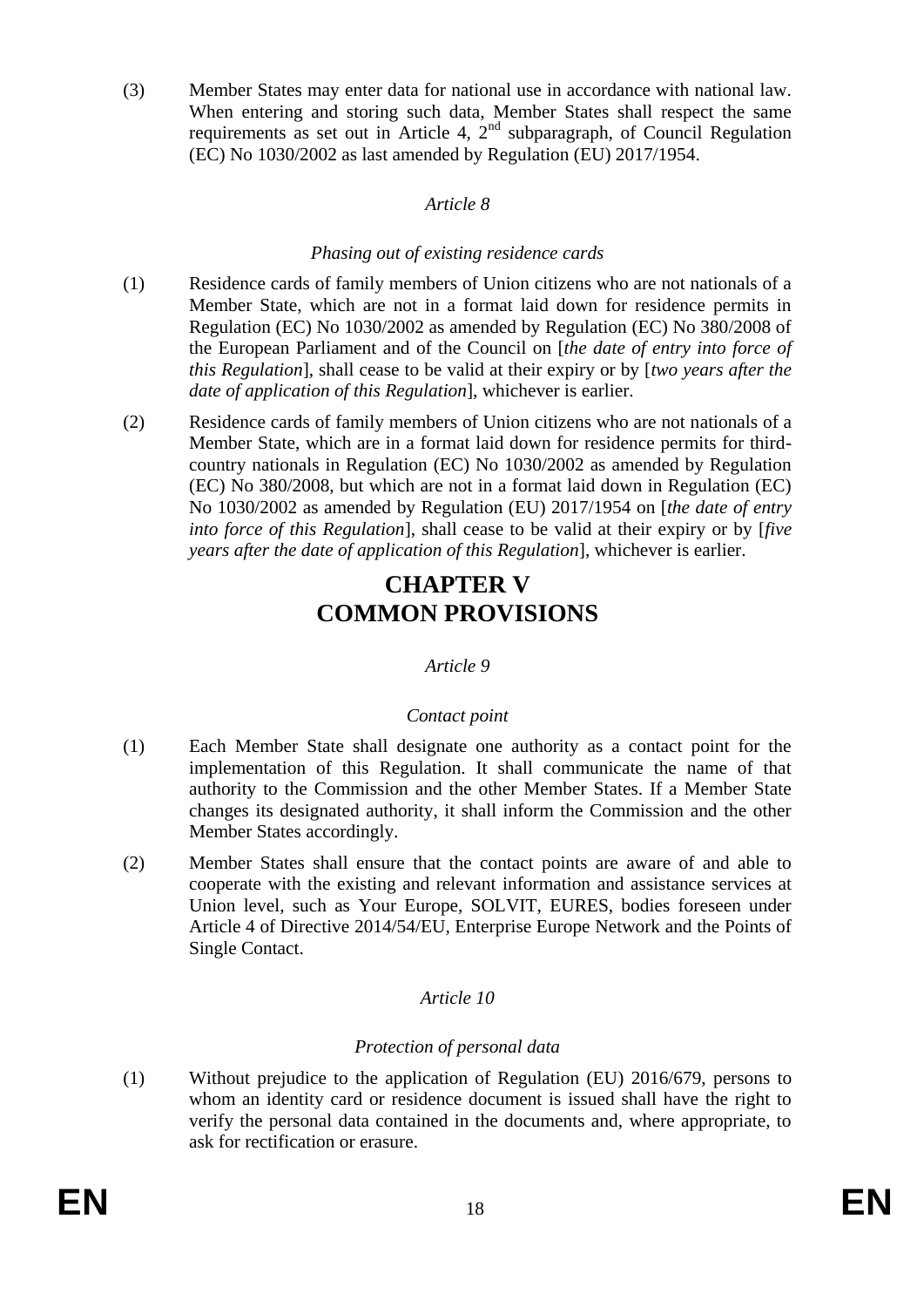- (2) Information in machine-readable form shall only be included in an identity card or residence document in accordance with this Regulation or the national legislation of the issuing Member State.
- (3) Biometric data collected and stored in the storage medium of identity cards and residence documents shall only be used in accordance with Union and national law for verifying:
	- (a) the authenticity of the identity card or residence document;
	- (b) the identity of the holder by means of directly available comparable features when the identity card or residence document is required to be produced by law.

## *Article 11*

### *Monitoring*

By 12 months after the entry into force at the latest, the Commission shall establish a detailed programme for monitoring the outputs, results and impacts of this Regulation.

The monitoring programme shall set out the means by which and the intervals at which the data and other necessary evidence are to be collected. It shall specify the action to be taken by the Commission and by the Member States in collecting and analysing the data and other evidence.

Member States shall provide the Commission with the data and other evidence necessary for the monitoring.

## *Article 12*

### *Reporting and Evaluation*

- (1) Four years after its date of application, the Commission shall report to the European Parliament, the Council and the European Economic and Social Committee on the implementation of this Regulation.
- (2) No sooner than six years after the date of application of this Regulation, the Commission shall carry out an evaluation of this Regulation and present a report on the main findings to the European Parliament, the Council and the European Economic and Social Committee. The evaluation shall be conducted according to the Commission's better regulation Guidelines.
- (3) Member States shall provide the Commission with the information necessary for the preparation of the reports.

## *Article 13*

### *Entry into force*

This Regulation shall enter into force on the twentieth day following that of its publication in the *Official Journal of the European Union*.

It shall apply from 12 months after its entry into force.